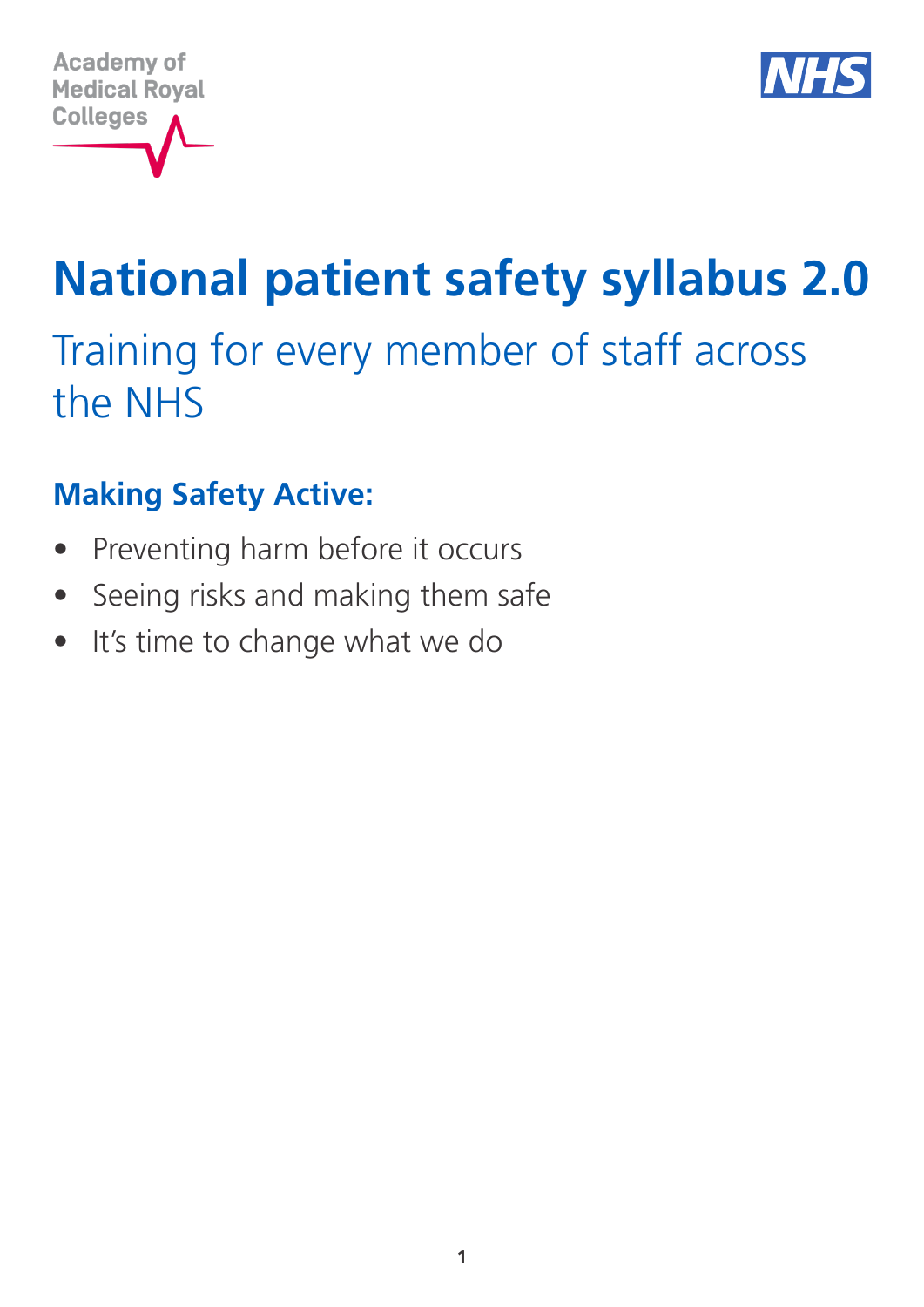# **Contents**

- Foreword
- Introduction
- Key domains and underpinning knowledge
- Domain 1: Systems approach to patient safety
- Domain 1: Capability sets
- Domain 2: Learning from incidents
- Domain 3: Human factors, human performance and safety management
- Domain 4: Creating safe systems
- Domain 5: Being sure about safety
- Glossary
- Acknowledgements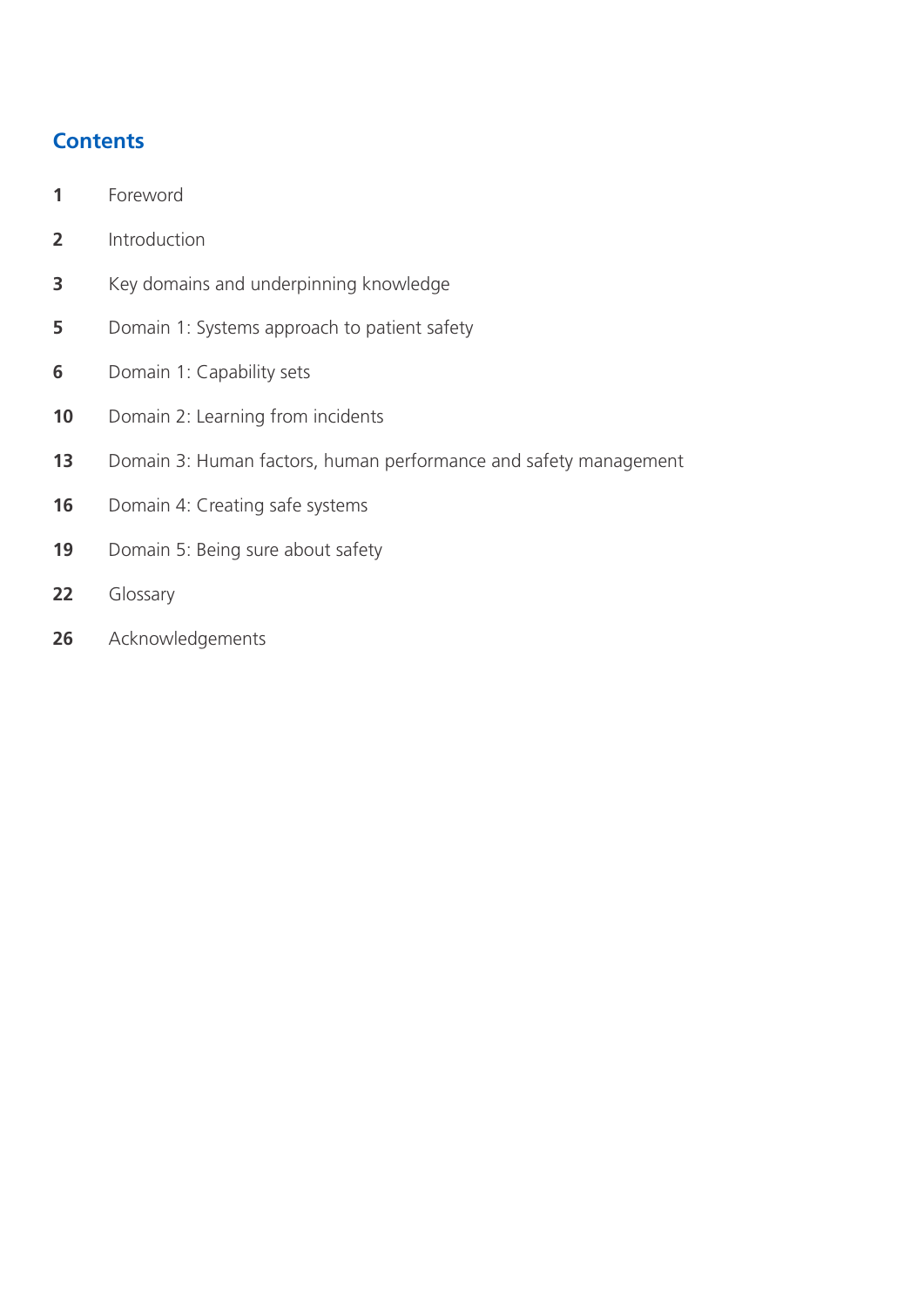# **Foreword**

We need to think differently about patient safety.

The first NHS England/Improvement Patient Safety Strategy was launched at the Patient Safety Congress in July 2019.

The Academy of Medical Royal Colleges has worked with colleagues from the University of Warwick to develop the new National Patient Safety syllabus which was included in the strategy as the basis for education and training throughout the NHS.

This syllabus represents an exciting new approach to patient safety incorporating an emphasis on a proactive approach to identifying risks to safe care and including systems thinking and human factors. This sets the scene for a step change in thinking about patient safety which will lead to significant gains as it reaches a critical mass of trained practitioners.

We will continue to work with NHS England and NHS Improvement in defining specific curricula for different staff groups and in building supporting educational materials.

### **Professor Carrie MacEwen**

Immediate past-Chair of the Academy of Medical Royal Colleges

# **Professor Ted Baker, CQC's Chief Inspector of Hospitals, said:**

*"CQC welcomes the development of the patient safety syllabus which represents an opportunity to understand the factors that are essential foundations of safety, and will help everyone think differently about how to provide the consistently safe care that must underpin all services in the NHS."*

#### **Dr Aidan Fowler, National Director of Patient Safety, NHS England and NHS Improvement, said,**

*"Developing a national patient safety syllabus for the NHS is a core part of the NHS patient safety strategy. Widespread education in patient safety science and improvement that is consistent and of a high quality will deliver a safer NHS for patients. We are delighted to be working with HEE, the Academy and many others on the further development of this vital syllabus."*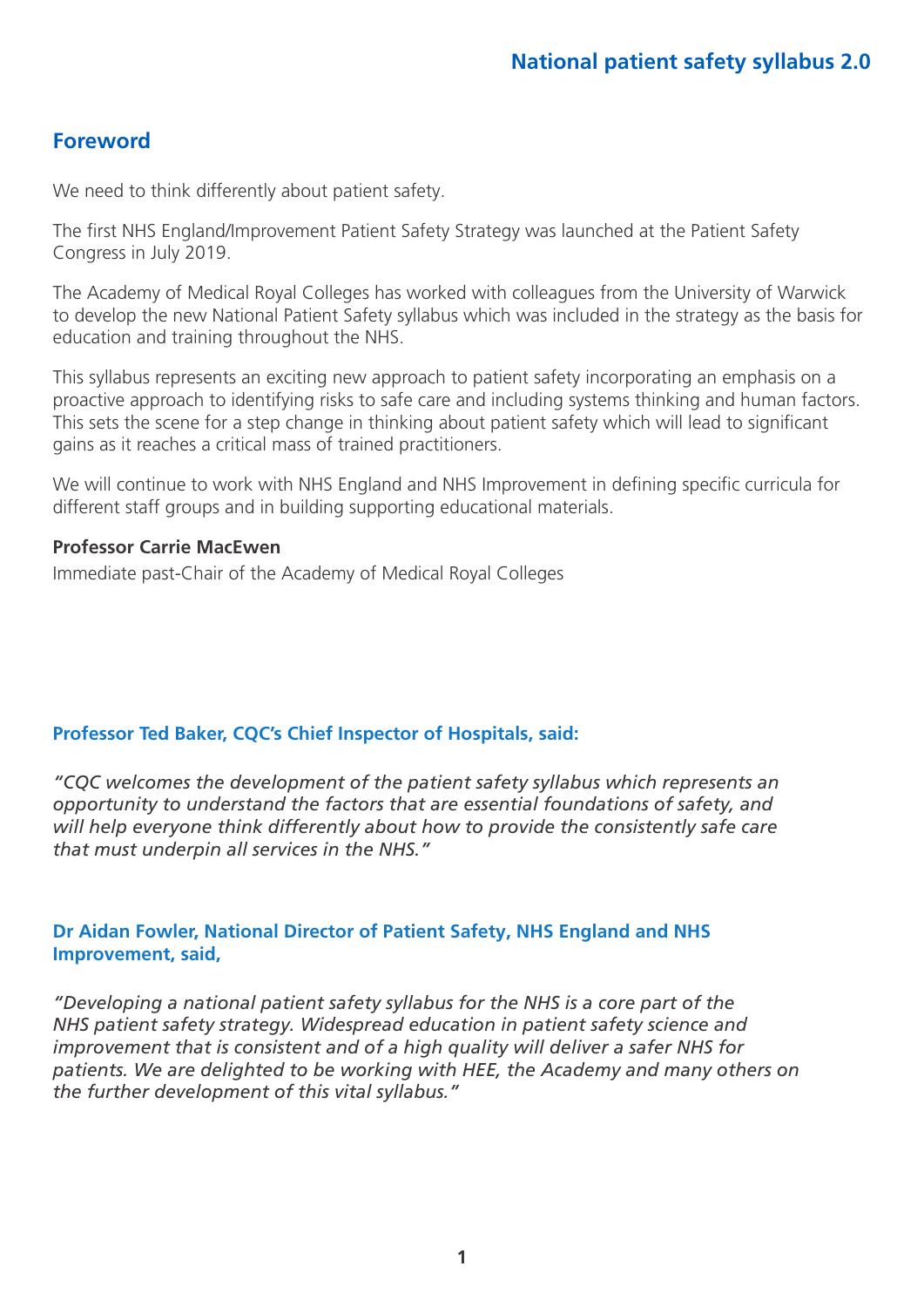# **Introduction**

**Patient safety continues to be a significant issue in healthcare and a focus of both quality improvement and academic research. Though clinicians' training places a strong emphasis on the safety of their individual practice, it is rare that they,or anyone else working in the NHS, receive any education in formal safety management or the opportunity to apply those principles, tools and techniques in creating safe systems.**

#### **Neither clinical nor non-clinical staff receive training in systems, risk, human factors, or organisational culture.**

The NHS published its first Patient Safety Strategy in July 2019. As part of this, it was announced that the first NHS-wide Patient Safety Syllabus would support a transformation in patient safety education and training in the NHS. The Patient Safety Strategy included ambitions to develop training in the fundamentals of patient safety that would be relevant to all NHS staff – clinical and non-clinical – as well as more detailed training and education that could be incorporated into clinical and non-clinical undergraduate and postgraduate healthcare education and continuing professional development.

The syllabus is designed for all NHS staff and is structured to provide both a technical understanding of safety in complex systems and a suite of tools and approaches that will:

- Build safety for patients
- Reduce the risks created by systems and practices
- Develop a genuine culture of patient safety.

Although there are a number of well-known safety procedures in healthcare – including the intention to learn from incidents and national safety regulations – this syllabus is distinct in three ways. Firstly, it draws explicitly from widely used safety methodologies applied routinely in other safety-critical industries such as aviation and process engineering. These are industries where the use of a systemsbased approach and the recognition of human performance variability have brought safety to high-risk areas. These industries have long been upheld as learning opportunities for healthcare. Secondly, and in line with best practices from safer sectors, the syllabus adopts an approach that brings a systems perspective to reactive safety methods and – perhaps most importantly – uses a systems approach to enhance patient safety proactively. Thirdly, this is the first NHS-wide patient safety syllabus. The syllabus consists of five sequential domains, drawn from developing themes in patient safety, which are outlined in the next section.

Any syllabus is descriptive rather than prescriptive, providing a set of concepts and subjects that are to be covered, rather than a tightly defined programme for a specific course. This is appropriate in this case since the concepts and tools of patient safety must be taught across many professions and many levels of seniority and responsibility. The syllabus is, therefore, the basis for the preparation of detailed curricula and training modules, designed for specific levels of the NHS; a process taking place in 2021.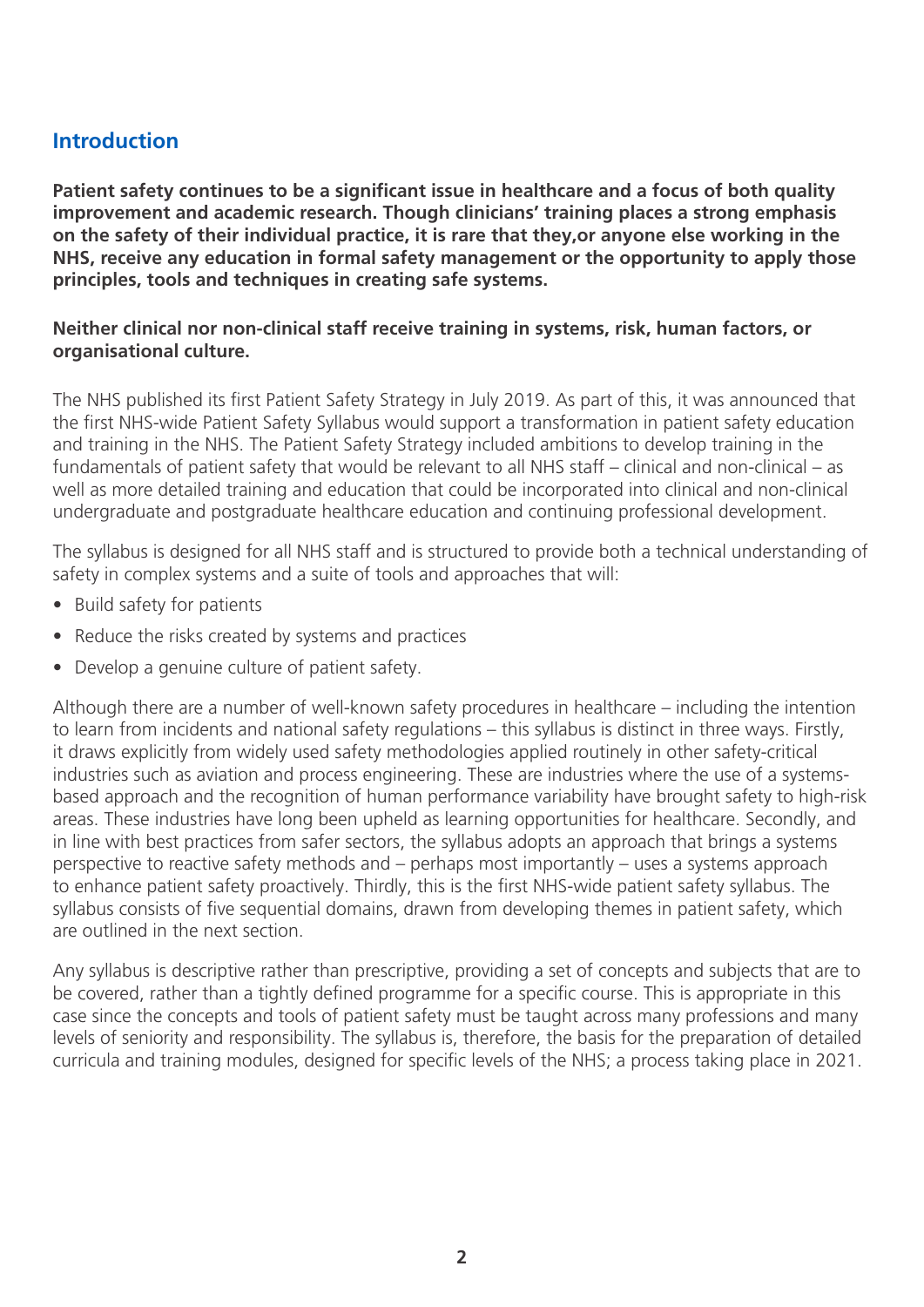# **Key domains and underpinning knowledge**

**The domains of this syllabus are presented below as a linear sequence although there are inevitable dependencies and synergies between them. To understand this and to support the structure and content of each domain, the syllabus sets out the key outcomes for each domain and the underpinning knowledge and expertise required at each stage.**

#### Figure 1. Key Domains in the Patient safety syllabus



The rationale used in developing the domains embodies a spiral of learning, with each domain building on and deepening the work carried out in previous domains. The elements of underpinning knowledge and expertise fall into four key themes that run through each of the domains and, through the unfolding of further knowledge within each domain, will build to a comprehensive understanding in each area.

The syllabus is being translated into discrete learning modules that will form a curriculum. These will be discrete for the purposes of educational design, but inevitably the skills in different Domains will integrate in different ways in a behavioural context depending on the demands of each situation. From the curriculum, staff will be able to select those modules of most significance to their work – perhaps focusing on systems-based incident review, or on human factors. It is envisaged that the design of the learning modules, and the incorporation of an *'Essentials'* module for all staff, will enable staff and patients to benefit quickly from the clear focus on patient safety. In addition, the curriculum will include an *'Access to Practice'* module, providing essential elements of the four key themes of the syllabus for those who choose to develop their expertise further.

The four key themes of underpinning knowledge and expertise are:

- Systems thinking
- Human factors
- Risk expertise
- Safety culture.

Although elements of each area will be used in each domain, some domains have a strong focus on two or three areas. For example, Domain 2 (learning from incidents) draws most deeply on expertise in Risk and Human Factors; Domain 4 (Creating Safe Systems) draws more from Systems thinking and Safety Culture.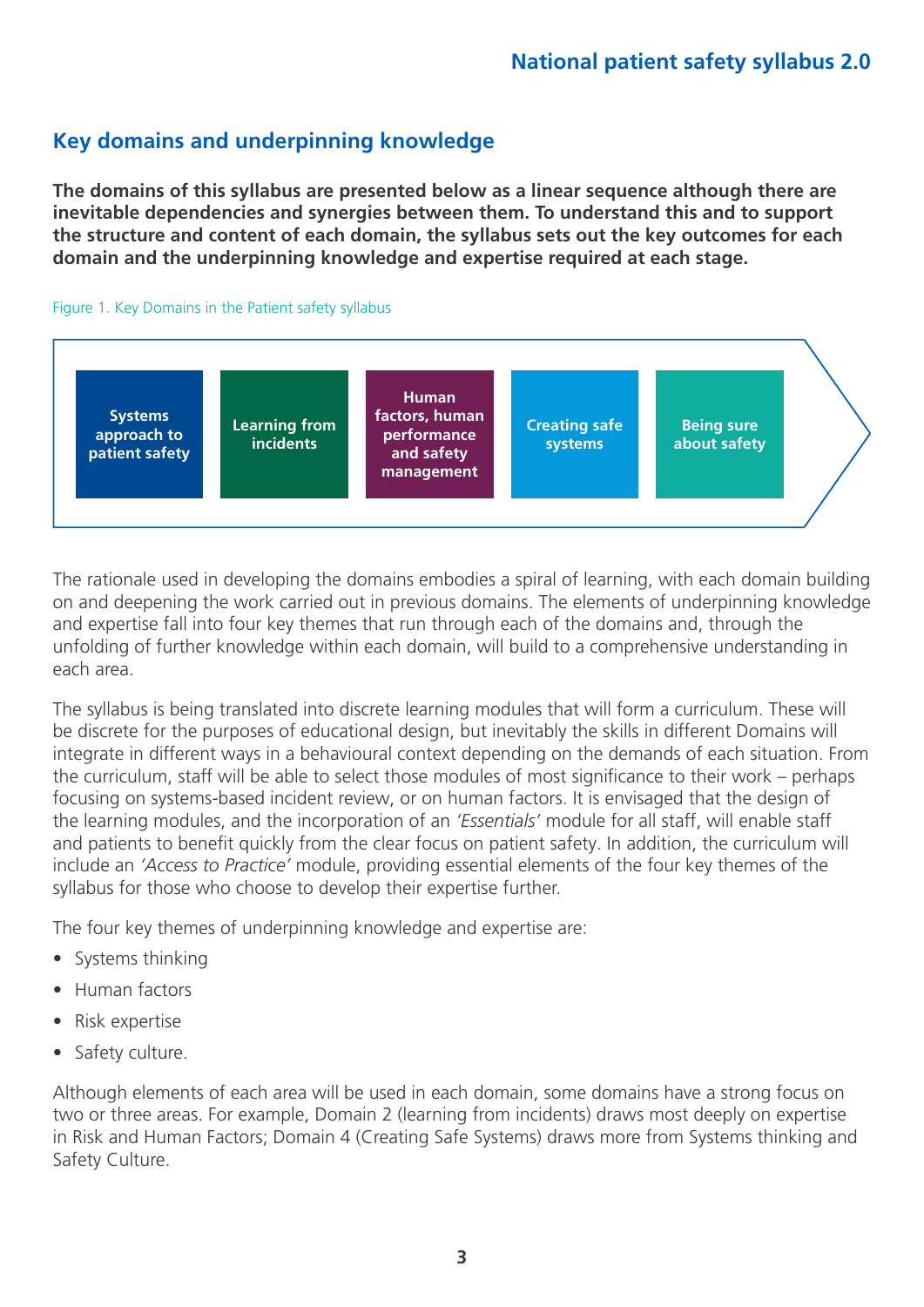The overall structure of the syllabus also focuses on **knowledge**, **action**, and **consolidation**. Thus, Domain 1 provides the systems *knowledge* which is critical to carrying out the necessary *actions* in reactive approaches in Domain 2. Similarly, Domain 3 provides the *knowledge base* for *actions* in proactive approaches to patient safety in Domain 4. Domain 5 draws on all previous domains to provide the knowledge and tools that consolidate and maintain patient safety.

The following sections take the domains above and specify the capabilities. Each domain contains a number of subsections describing key elements and within each subsection are more detailed capabilities to be attained in building expertise in the area. In addition to the detailed capabilities, examples are provided of generic learning and development activities, themselves divided into those to be delivered in the early part of training and those to be mastered at a higher level.

#### **Structure of the domains**

Each capability is presented with essential learning outcomes in the left-hand box, together with, in the right-hand column, examples of overall learning activities at basic and higher levels.

| <b>Capabilities</b>                            | Examples of generic learning<br>and development activities |                 |
|------------------------------------------------|------------------------------------------------------------|-----------------|
| This box describes essential learning outcomes | <b>Basic training</b>                                      | Higher training |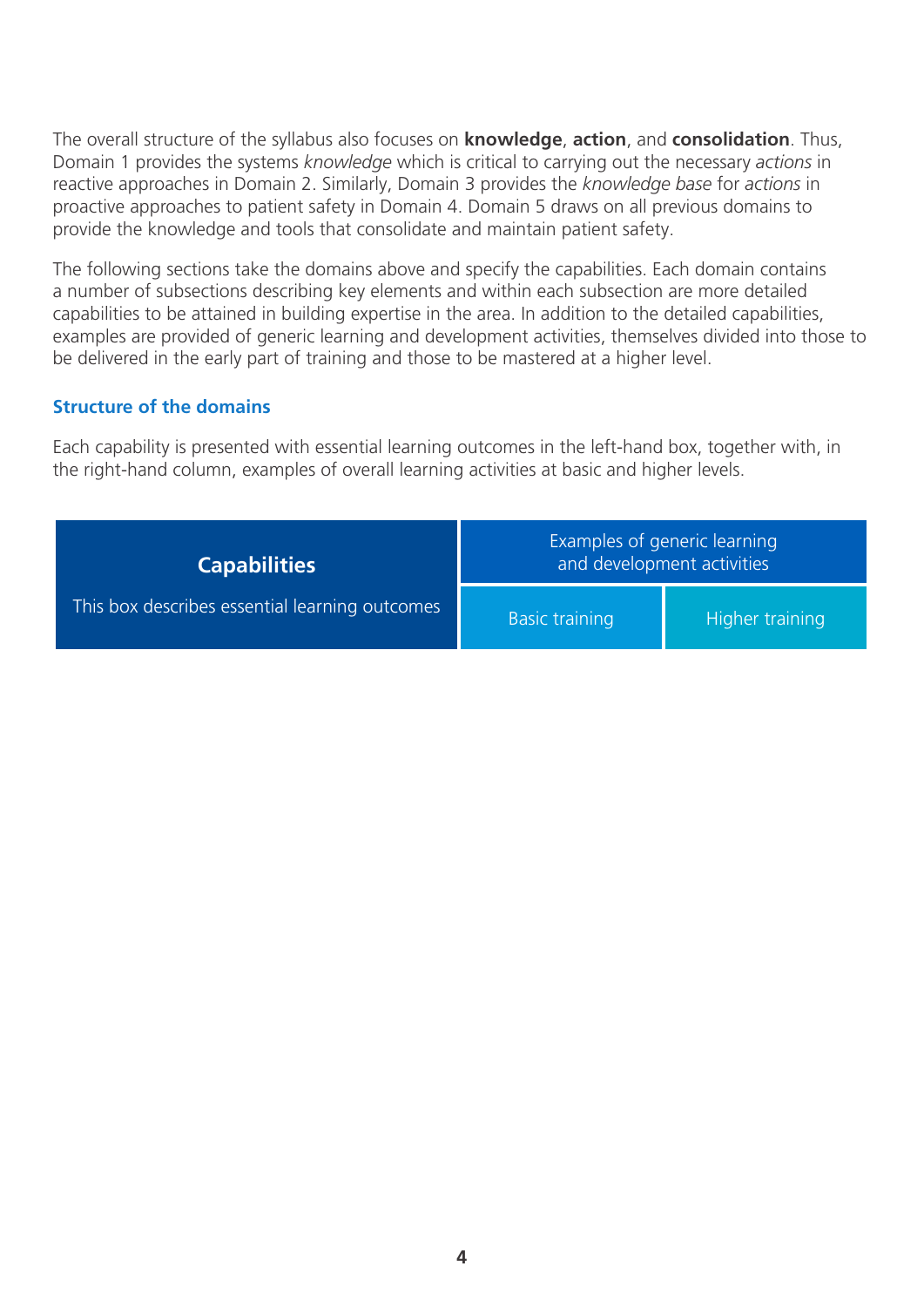### Systems approach to patient safety

Note: This domain has been updated to include key issues identified in the syllabus consultation, task and finish group reviews and discussions with NHS national organisations.

This key introductory and context-setting domain now includes two streams:

- The systems approach to safety
- Patient safety in its public context

#### Figure 2. The four key elements in Domain 1



\* This is likely to be included in future versions of the syllabus. In particular, complaints management and learning is an area open for consultation.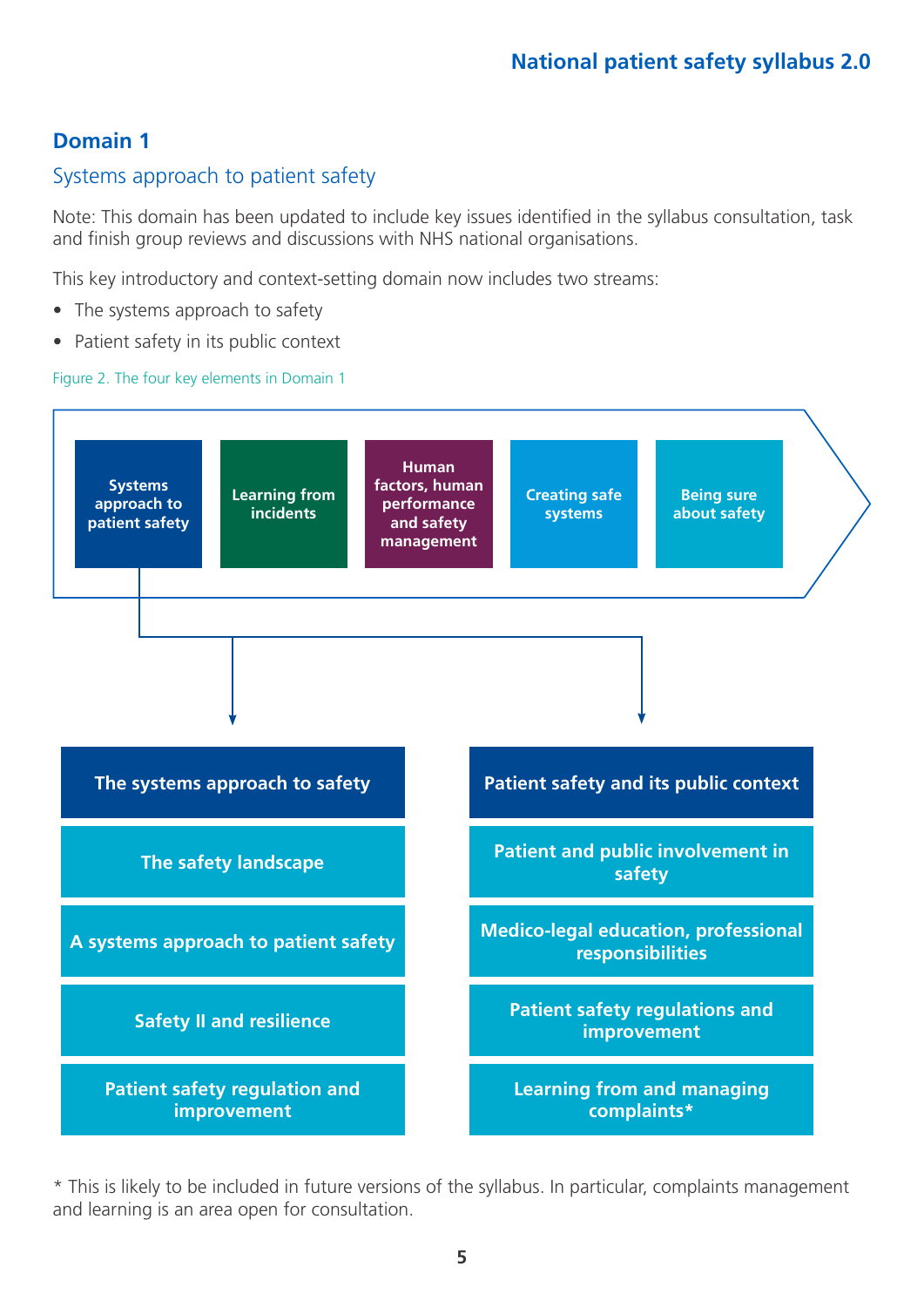Capability sets

| <b>Capabilities</b>                            | Examples of generic learning<br>and development activities |                 |
|------------------------------------------------|------------------------------------------------------------|-----------------|
| This box describes essential learning outcomes | <b>Basic training</b>                                      | Higher training |

# **1.1 The safety Landscape**

| 1. Has knowledge of national learning reports<br>and can describe key findings                                        | Applies key learning in patient safety to the<br>local environment |                                         |
|-----------------------------------------------------------------------------------------------------------------------|--------------------------------------------------------------------|-----------------------------------------|
| 2. Has knowledge of essential safety<br>procedures, including reporting, safety<br>alerts and regulatory requirements | Understands patient                                                | Applies systems-                        |
| 3. Applies lessons from key case studies in<br>patient safety                                                         | safety regulation and<br>procedures                                | based approaches to<br>improving safety |
| 4. Analyses patient harm levels to evaluate the<br>safety of the area                                                 |                                                                    |                                         |

# **1.2 Systems approach to safety**

| 1. Recognises and describes the effect of<br>systems design on risk and safety                                                                                     | Actively applies an understanding of systems to<br>improving safety |                                            |
|--------------------------------------------------------------------------------------------------------------------------------------------------------------------|---------------------------------------------------------------------|--------------------------------------------|
| 2. Outlines the principles of direct and latent<br>failures and of performance-influencing<br>factors                                                              |                                                                     |                                            |
| 3. Describes safety approaches used in other<br>safety-critical industries                                                                                         | Understands patient<br>safety as beyond safe                        | Ensures that system                        |
| 4. Explains the fundamentals of human factors<br>and human performance                                                                                             | individual practice and<br>dependent on the<br>way we work $-$ our  | risks are addressed in<br>improving safety |
| 5. Acts to break the link between error and<br>blame in department and organisation<br>by describing system-induced error in all<br>incident responses and reports | systems                                                             |                                            |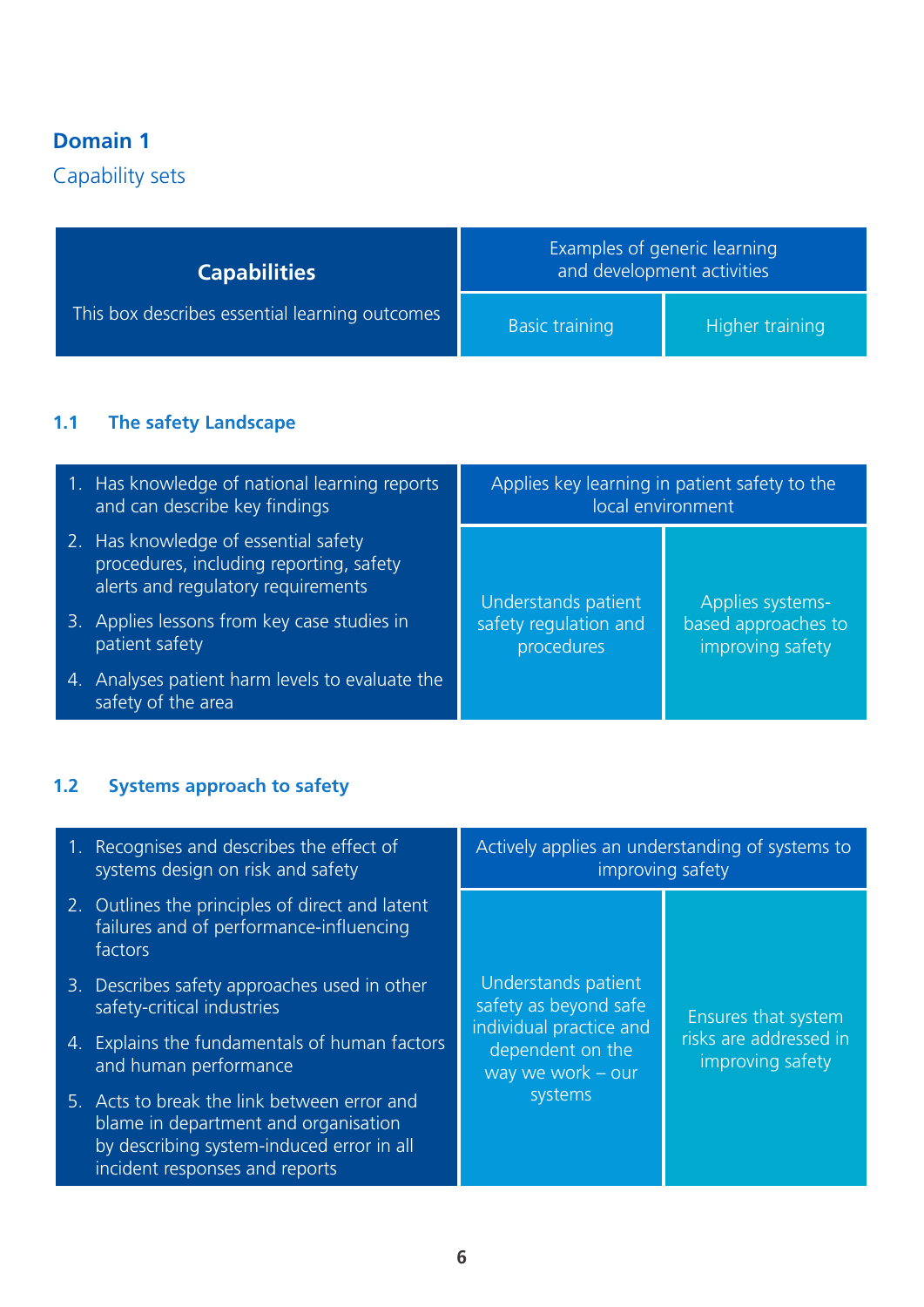# **1.3 Safety II and resilience**

| 1. Recognises the key principles of Safety-II<br>theory and how they may complement                                               | Uses an understanding of safety-II to improve<br>patient safety |                                  |
|-----------------------------------------------------------------------------------------------------------------------------------|-----------------------------------------------------------------|----------------------------------|
| Safety-I<br>2. Encourages anticipation, adaptation,<br>monitoring and responding to address<br>existing and developing risks      |                                                                 |                                  |
| 3. Has detailed knowledge of evidence- based<br>interventions in Safety-II and how they<br>apply to improving patient safety      | Applies evidence-<br>based interventions in<br>safety-II        | Leads on evaluating<br>Safety-II |
| 4. Is able to integrate and apply the principles<br>and practices of Safety-II in making direct<br>improvements in patient safety |                                                                 |                                  |

# **1.4 Organisational culture and organisational learning**

| 1. Recognises organisational culture and the<br>principles of safety culture                      | Uses an understanding of organisational culture<br>to identify and improve patient safety |                                         |
|---------------------------------------------------------------------------------------------------|-------------------------------------------------------------------------------------------|-----------------------------------------|
| 2. Explains the effect of blame culture on<br>organisational learning                             |                                                                                           |                                         |
| 3. Analyses and evaluates safety culture and<br>organisational learning                           | Supports individual<br>and group work to<br>evaluate safety culture                       | Leads on developing a<br>safety culture |
| 4. Contributes to sharing lessons learned in<br>patient safety and promotes a learning<br>culture |                                                                                           |                                         |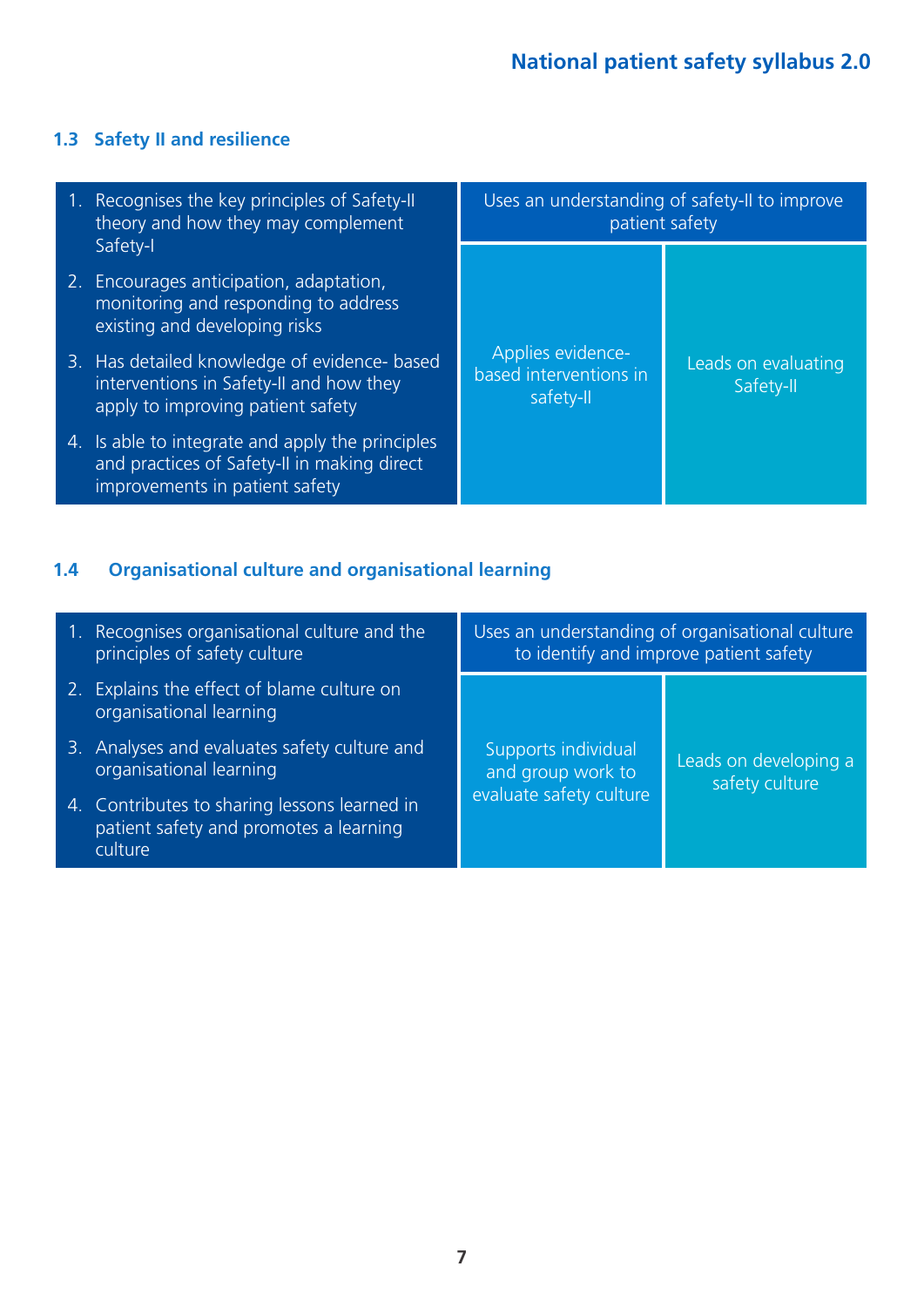# **1.5 Patient, carer and public involvement in patient safety**

| 1. Recognises and adopts the (draft) 2020<br>NHS England/Improvement Framework for<br>involving patients in patient safety                                                                                                                                | Actively applies an understanding of patients',<br>carers' and public involvement in patient safety<br>improving safety |                                                                                         |
|-----------------------------------------------------------------------------------------------------------------------------------------------------------------------------------------------------------------------------------------------------------|-------------------------------------------------------------------------------------------------------------------------|-----------------------------------------------------------------------------------------|
| 2. Supports organisation-wide protocols<br>for listening, responding to, and sharing<br>patient-centred information including those<br>regarding current priorities in patient safety                                                                     |                                                                                                                         |                                                                                         |
| 3. Works in partnership with patients and<br>carers in key areas of safety where public<br>and patient involvement improve patient<br>safety, including medication safety,<br>service design, incident reporting and<br>investigations, and communication | Understands<br>patient and public<br>involvement                                                                        | Leads to establish<br>clear policy and<br>practice in patient and<br>public involvement |
| 4. Supports a culture of patient safety through<br>identifying and sharing examples and<br>evidence of patient safety improvement<br>through public, patient and carer<br>involvement                                                                     |                                                                                                                         |                                                                                         |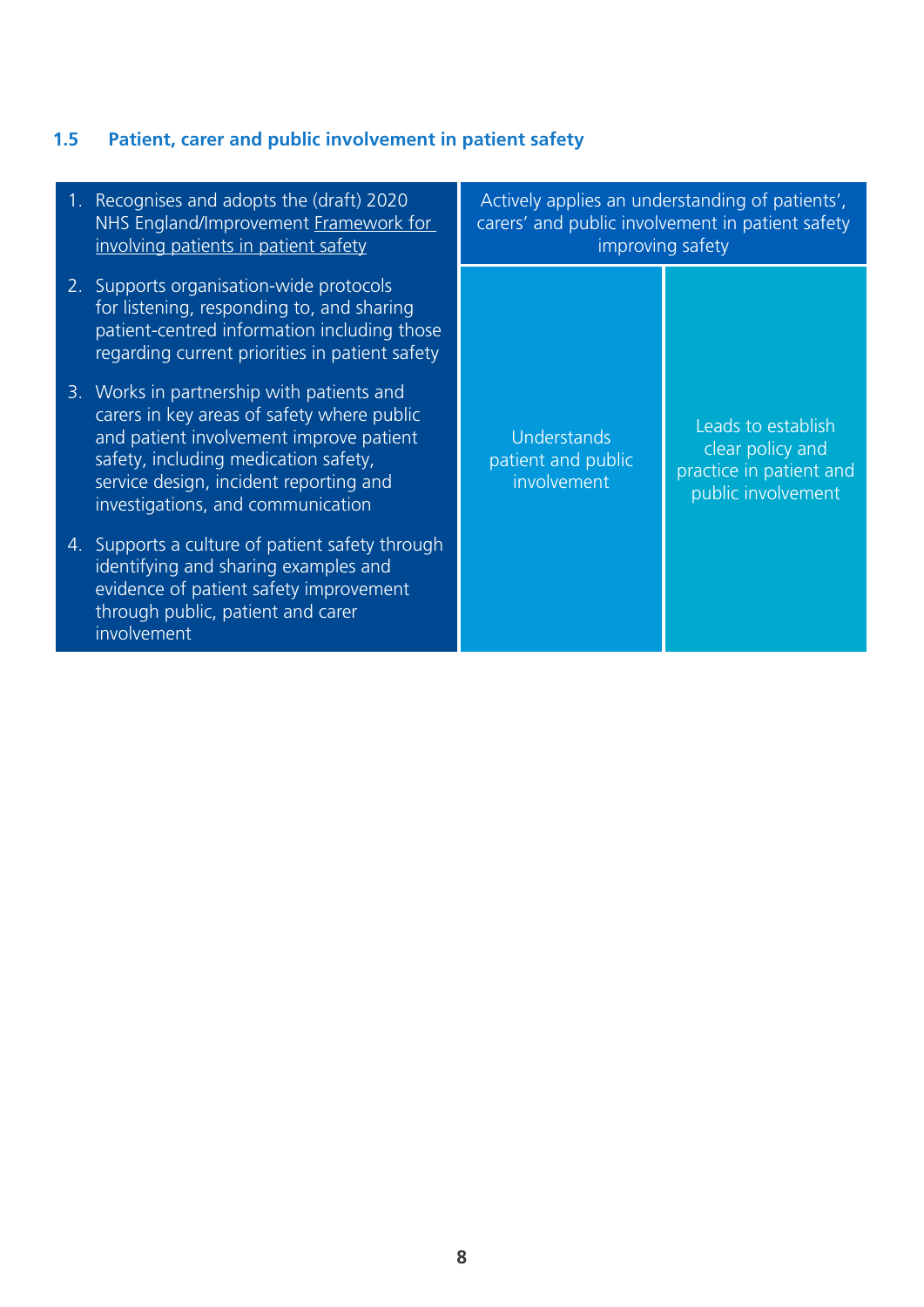#### **1.6 Medico-legal education and professional responsibilities**

- 1. Aware of and understands key concepts and definitions in medical ethics and law and the provisions of significant legislation including the Health and Social Care Act (2012) and further instruments, Deprivation of Liberty Safeguards, (DOLS) Mental Capacity Act (2005), the Mental Health Act (2007), and equivalent provisions from devolved legislations
- 2. Explains the ethical and clinical issues involved with patient care, including the withholding or withdrawal of care, and with the rights of the patient to refuse care
- 3. Complies with legal requirements in patient confidentiality and information governance
- 4. Recognises the legal issues surrounding clinical negligence, compensation and the accountability of individual practitioners
- 5. Understands the legal basis of and requirements relating to the activities of Coroners, Coroners' inquests, medical examiners and related law

| Actively applies a knowledge of medico-legal<br>regulations to ensure full compliance with<br>legislation |                                                                                             |  |
|-----------------------------------------------------------------------------------------------------------|---------------------------------------------------------------------------------------------|--|
| Understands<br>legislation and<br>professional<br>responsibilities                                        | Applies understanding<br>to ensure full<br>compliance with<br>ethical and legal<br>concerns |  |

#### **1.7 Patient safety regulations and improvement**

| 1. Outlines and explains key safety<br>recommendations from professional bodies                                               | Ensures that key safety and compliance data are<br>monitored and subject to improvement |                                         |
|-------------------------------------------------------------------------------------------------------------------------------|-----------------------------------------------------------------------------------------|-----------------------------------------|
| and regulators, including mandated safety<br>practices                                                                        |                                                                                         |                                         |
| 2. Ensures that recommendations such as<br>national patient safety alerts are complied<br>with                                | Monitors safety<br>data and identifies                                                  | Leads on creating                       |
| 3. Is aware of all indications of patient harm<br>and risk, including incident reporting,<br>complaints and mortality reviews | improvement areas or<br>non-compliance                                                  | full compliance with<br>safety measures |
| 4. Has full knowledge of the Duty of Candour<br>regulations and how they are to be applied                                    |                                                                                         |                                         |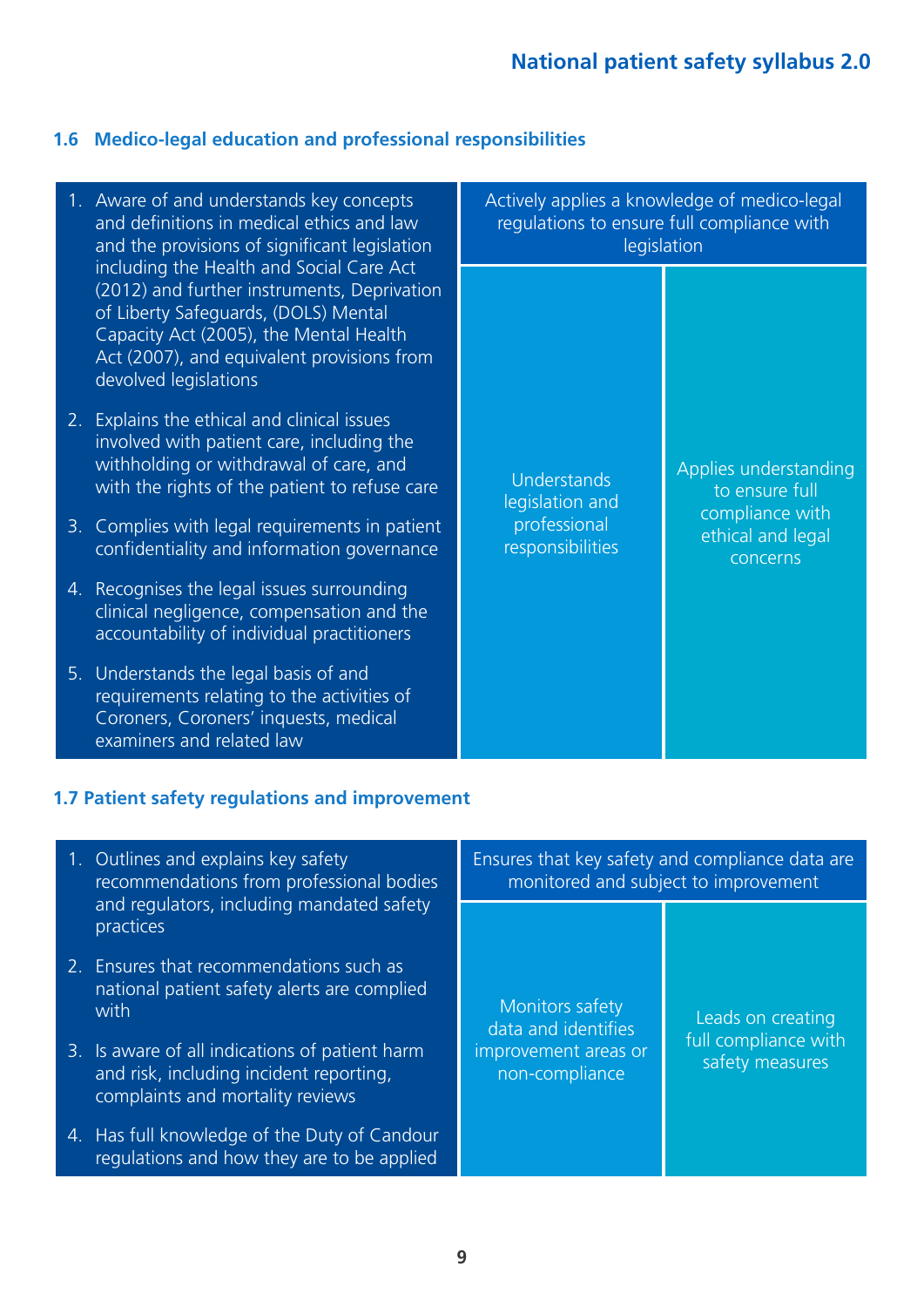### Learning from incidents

**Reporting and learning from incidents is an essential element in patient safety. This is the reactive element of safety management, complemented by the proactive approach of later domains. Incident analysis has the first responsibility of preventing further harm to patients in similar contexts and therefore must take a systems-based approach, carefully identifying systems-induced error and changing the way work is carried out in order to create safety for patients.**

This domain provides a methodological approach, describes systems-based interventions, guidance for managing human performance and its variations, and essential systems for avoiding blame.

#### Figure 3. The four key elements in Domain 2

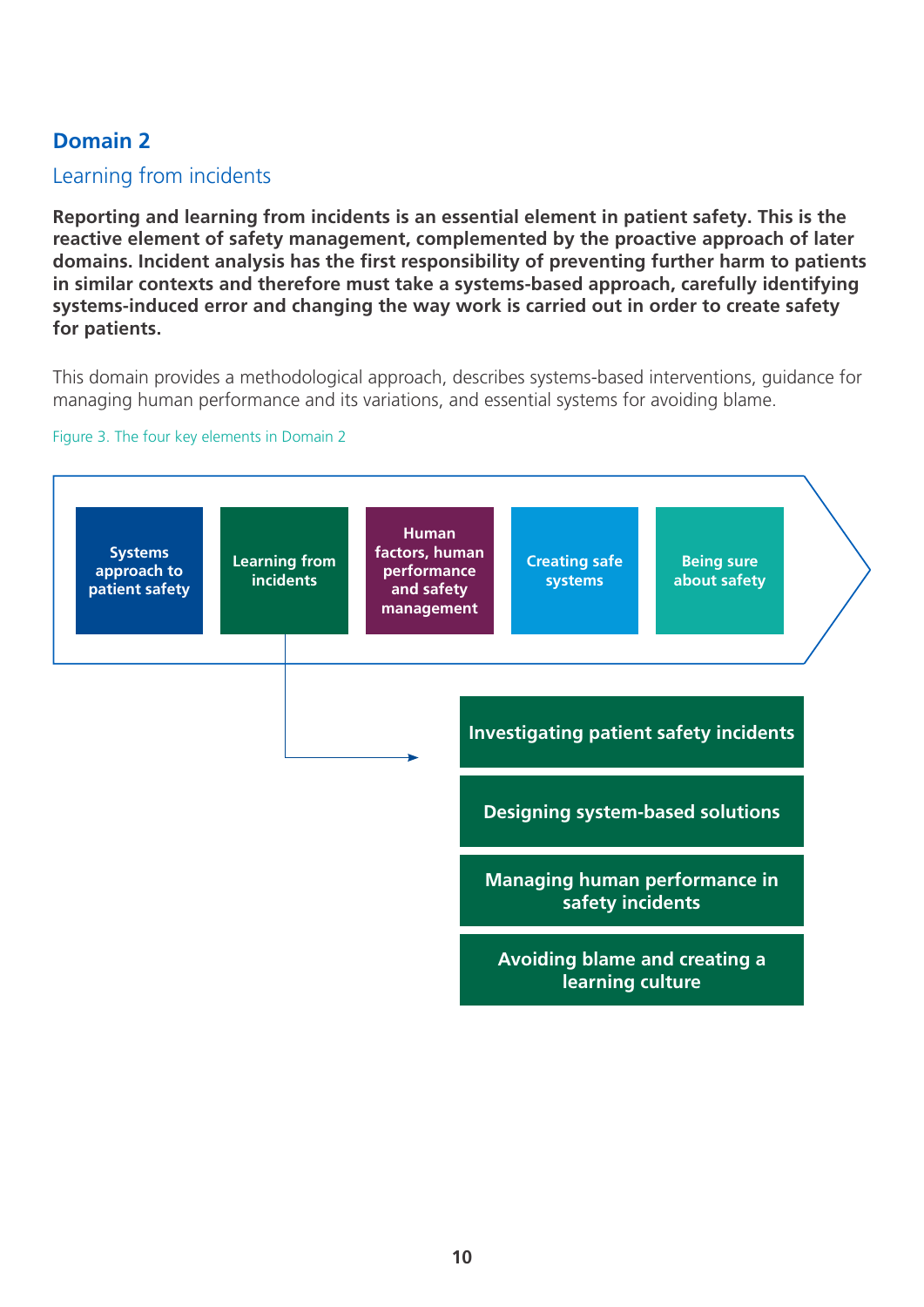| <b>Capabilities</b>                            | Examples of generic learning<br>and development activities |                 |
|------------------------------------------------|------------------------------------------------------------|-----------------|
| This box describes essential learning outcomes | <b>Basic training</b>                                      | Higher training |

# **2.1 Investigating patient safety incidents**

| 1. Ensures that a multidisciplinary team with<br>a qualified leader manages the incident                                                              | Responds to patient safety incidents to improve<br>future safety |                                                           |
|-------------------------------------------------------------------------------------------------------------------------------------------------------|------------------------------------------------------------------|-----------------------------------------------------------|
| investigation<br>2. Involves patients and carers in the                                                                                               |                                                                  |                                                           |
| investigation process                                                                                                                                 |                                                                  |                                                           |
| 3. Creates an evidenced timeline for the<br>patient journey through document review<br>and unbiased data collection                                   | Takes part in systems-                                           | Leads systems-based<br>incident and near-                 |
| 4. Uses a systematic approach to identifying<br>causal and contributory factors in analysing<br>incidents                                             | based incident<br>and near-miss<br>investigations                | miss investigations<br>when qualified and<br>commissioned |
| 5. Where appropriate, uses an understanding<br>of human performance and its variability to<br>describe discrete care and service delivery<br>problems |                                                                  |                                                           |

# **2.2 Designing systems-based interventions**

| 1. Uses the wider system and context to<br>respond to incident investigations                                                                | Uses an awareness of systems factors to reduce<br>risk to patients and improve safety |                                                                               |
|----------------------------------------------------------------------------------------------------------------------------------------------|---------------------------------------------------------------------------------------|-------------------------------------------------------------------------------|
| 2. Uses an understanding of each separate<br>care delivery problem to bring about<br>changes in the system which will prevent<br>future harm | Contributes systems-                                                                  | Carries out<br>recommendations                                                |
| 3. Uses an awareness of stronger and weaker<br>interventions when developing safety<br>interventions                                         | based thinking to<br>incident investigations                                          | from investigations<br>that lead to safety<br>into future clinical<br>systems |
| 4. Checks the robustness of interventions for<br>the impact on future risk and safety                                                        |                                                                                       |                                                                               |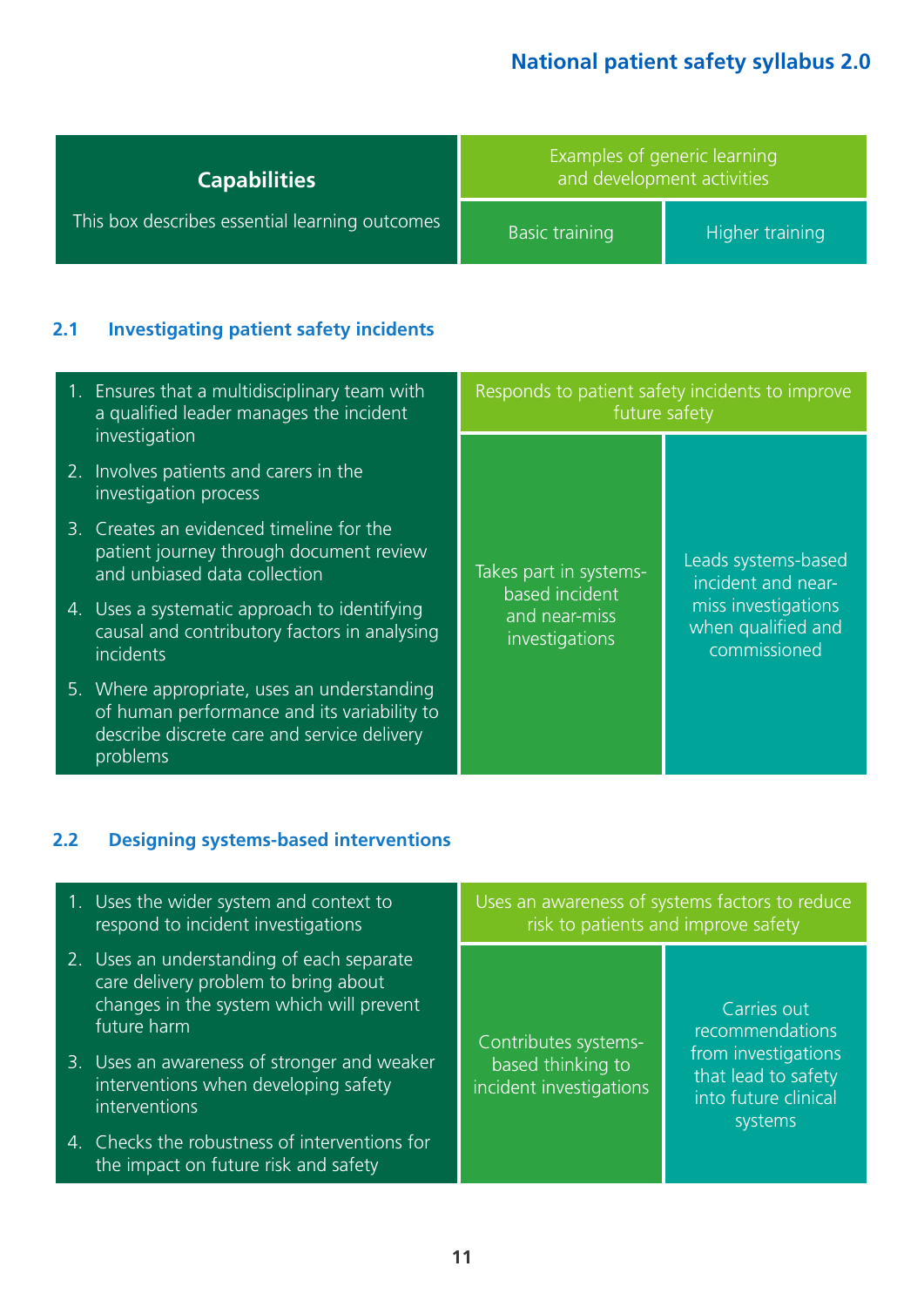# **2.3 Managing Human Performance in Patient Safety Incidents**

| 1. Ensures that incident investigations<br>recognise and highlight human                                                                        | Recognises where human performance will                                              | affect clinical safety and acts to manage it                                     |
|-------------------------------------------------------------------------------------------------------------------------------------------------|--------------------------------------------------------------------------------------|----------------------------------------------------------------------------------|
| contributions to risk and patient safety<br><i>incidents</i>                                                                                    |                                                                                      |                                                                                  |
| 2. Applies an understanding of human<br>performance variability as a consequence<br>of systems rather than an explanation of<br>safety failures | Promotes the analysis<br>and understanding of<br>human performance<br>variability as | Ensures that human<br>performance in<br>systems is safely<br>managed in response |
| 3. Evaluates system-induced human error to<br>design effective safety interventions                                                             | originating in system<br>design                                                      | to safety incidents<br>and near-misses                                           |
| 4. Builds human performance management<br>explicitly into incident investigation reports                                                        |                                                                                      |                                                                                  |
| Avoiding blame and creating a learning culture                                                                                                  |                                                                                      |                                                                                  |

#### **2.4 Avoiding blame and creating a learning culture**

| 1. Explains how to distinguish between<br>systems-based failures in safety and the<br>contribution of individual staff                              | Understands and manages system-induced<br>human error and contributes to a culture of<br>sharing preventative interventions |                                                           |
|-----------------------------------------------------------------------------------------------------------------------------------------------------|-----------------------------------------------------------------------------------------------------------------------------|-----------------------------------------------------------|
| 2. Uses the 'Just Culture Guide' (JCG) with<br>each individual failure in a systematic<br>way to challenge and validate individual<br>behaviours    |                                                                                                                             |                                                           |
| 3. Documents and shares the outputs from<br>the JCG with those involved in the incident<br>and the investigation to ensure complete<br>transparency | Contributes to<br>understanding when<br>and how to assess                                                                   | Leads on sharing<br>briefings from<br>incidents and near- |
| 4. Demonstrates that systems failures<br>identified by the JCG are addressed in the<br>response to the incident or near-miss                        | individual culpability<br>as distinct from<br>system failures                                                               | misses widely in the<br>organisation                      |
| 5. Uses a knowledge of systems and systems-<br>induced failures to prevent inappropriate<br>blame of staff following a patient safety<br>incident   |                                                                                                                             |                                                           |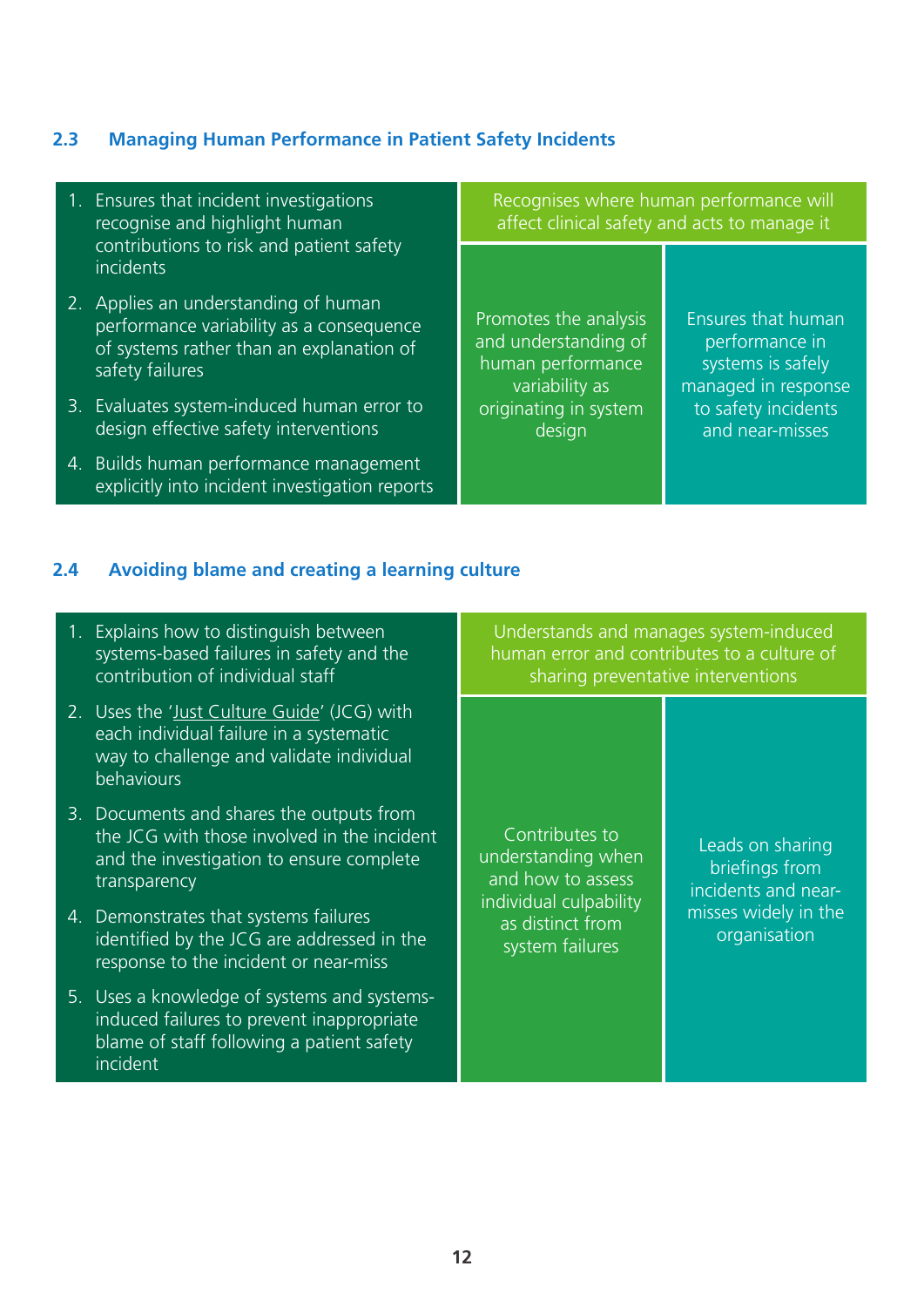#### Human factors, human performance and safety management

**In this domain, Human Factors is introduced with special relevance to patient safety. There is a focus on task management, the role of humans in safety systems, communication and other non-technical skills, process reliability in clinical practice and safety assurance.**

#### Figure 4. The four key elements in Domain 3

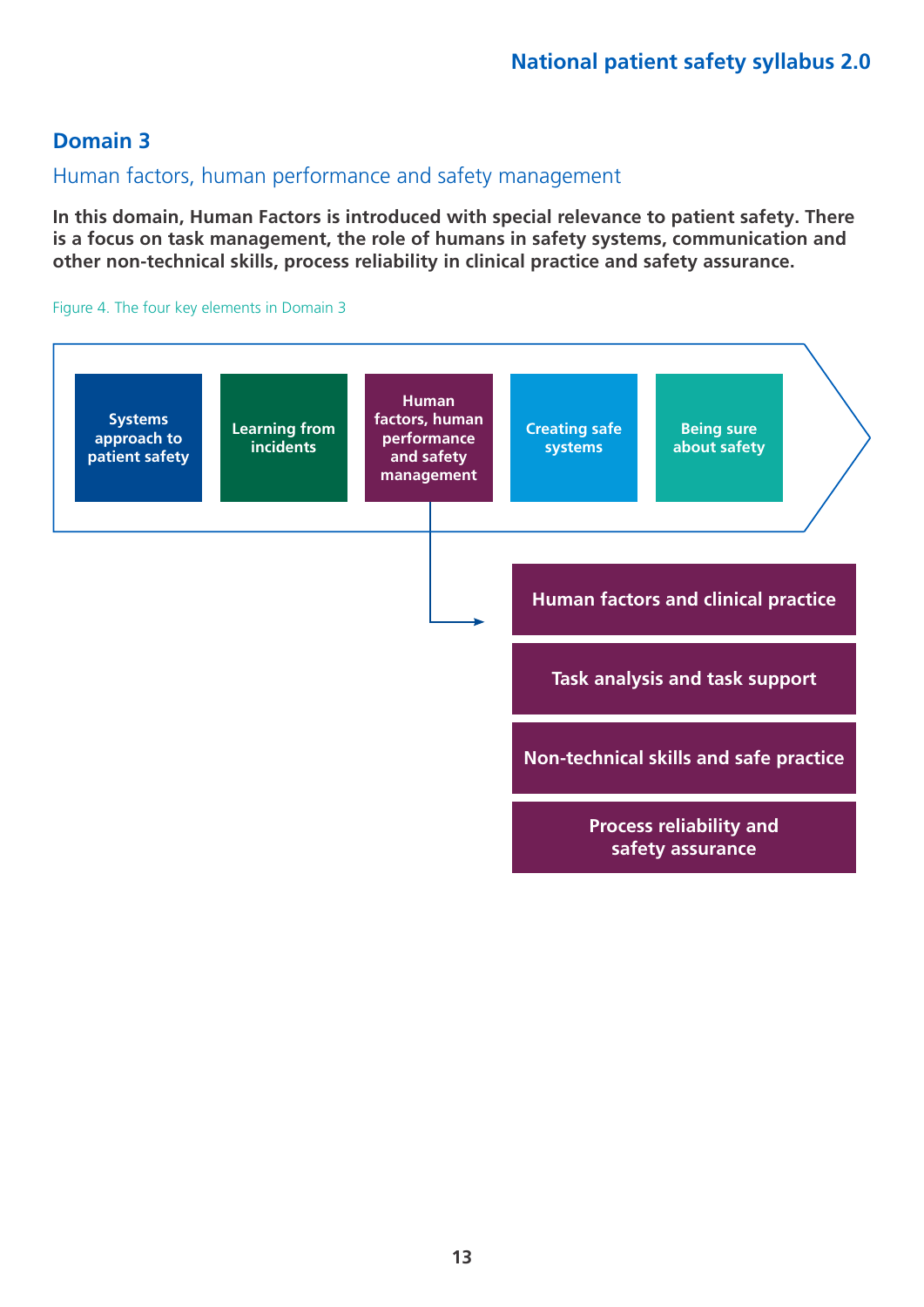| <b>Capabilities</b>                            | Examples of generic learning<br>and development activities |                 |
|------------------------------------------------|------------------------------------------------------------|-----------------|
| This box describes essential learning outcomes | <b>Basic training</b>                                      | Higher training |

### **3.1 Human factors**

| 1. Outlines and explains the role and effect<br>of humans in complex systems and the                     | Develops an understanding of human<br>performance in systems |                                                                |
|----------------------------------------------------------------------------------------------------------|--------------------------------------------------------------|----------------------------------------------------------------|
| fundamentals of human factors<br>2. Reflects performance to explain human                                |                                                              |                                                                |
| factors in practice<br>3. Evaluates the key factors that affect human                                    | Recognises and                                               | Changes practice                                               |
| performance and relate them to local work<br>systems                                                     | accepts the limits of<br>human performance                   | to minimise system-<br>induced error in<br>individual practice |
| 4. Demonstrates knowledge of the effect<br>of human factors management in safety-<br>critical industries |                                                              |                                                                |

# **3.2 Task analysis and task support**

| 1. Outlines and explains the psychology of<br>human performance variability and error<br>modes <sup>'</sup>                                                 | Understands the diverse nature of tasks in                                    | practice and how to translate this into quality<br>and safety improvement |
|-------------------------------------------------------------------------------------------------------------------------------------------------------------|-------------------------------------------------------------------------------|---------------------------------------------------------------------------|
| 2. Analyses the range of tasks in the work<br>area and evaluates task types as skill-, rule-<br>and knowledge-based or applies other<br>cognitive framework | Categorises personal                                                          |                                                                           |
| 3. Applies a knowledge of Performance<br>Influencing Factors and their effect on<br>human performance                                                       | tasks systematically<br>and identifies<br>potential for safety<br>improvement | <b>Ensures that safety-</b><br>critical tasks are<br>adequately supported |
| 4. Evaluates safety-critical tasks where support<br>is required to minimise error and improve<br>quality of patient safety                                  |                                                                               |                                                                           |
|                                                                                                                                                             |                                                                               |                                                                           |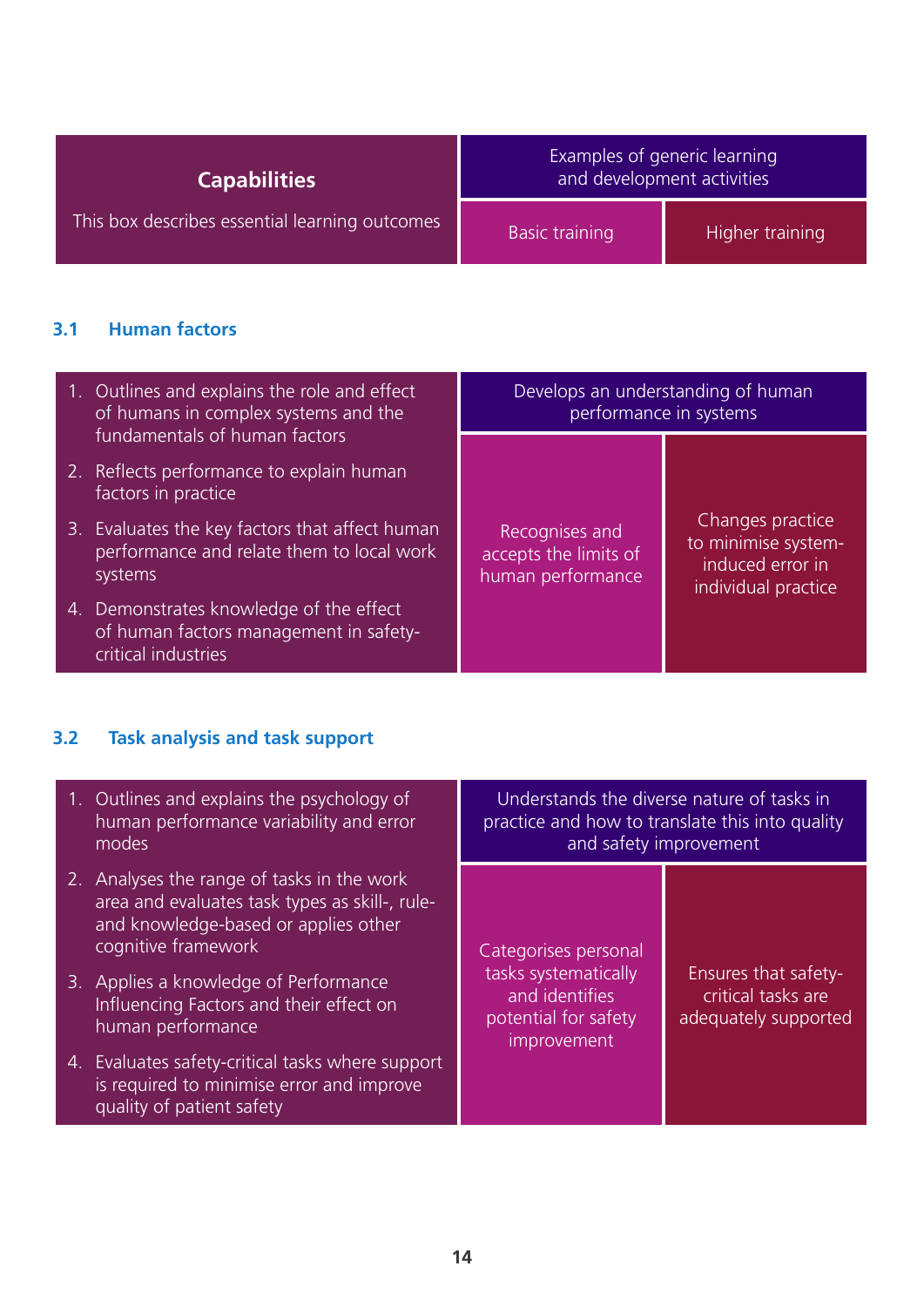# **3.3 Non-technical skills and clinical practice**

| 1. Uses case studies to understand the effect<br>of non-technical skills on working practice                                                           | skills as a way to build safe systems    | Recognises and works to improve non-technical |
|--------------------------------------------------------------------------------------------------------------------------------------------------------|------------------------------------------|-----------------------------------------------|
| 2. Carries out evaluation of personal non-<br>technical skills (communication, situational<br>awareness, stress management teamwork<br>and leadership) | Is aware of non-<br>technical personal   | <b>Actively evaluates</b>                     |
| 3. Outlines and explains the hierarchy gradient<br>and its effects                                                                                     | non-technical skills<br>and their effect | and works to improve<br>non-technical skills  |
| 4. Applies strategies to improve non-technical<br>skills                                                                                               |                                          |                                               |

# **3.4 Process reliability and safety assurance**

| 1. Has knowledge of the key principles and<br>methodologies of quality improvement as<br>they relate to healthcare and evaluates their | reliability to improve patient safety and clinical<br>outcomes | Uses knowledge of systems and process         |
|----------------------------------------------------------------------------------------------------------------------------------------|----------------------------------------------------------------|-----------------------------------------------|
| effect on patient safety                                                                                                               |                                                                |                                               |
| 2. Can access and apply the evidence-base for<br>quality improvement as it relates to patient<br>safety in healthcare                  | Identifies processes                                           | Measures and<br>supports improvement          |
| 3. Explains the relationship between clinical<br>outcomes and process reliability                                                      | that affect clinical<br>outcomes                               | of safety- and quality-<br>critical processes |
| 4. Identifies, maps and monitors safety- critical<br>processes against clinical goals                                                  |                                                                |                                               |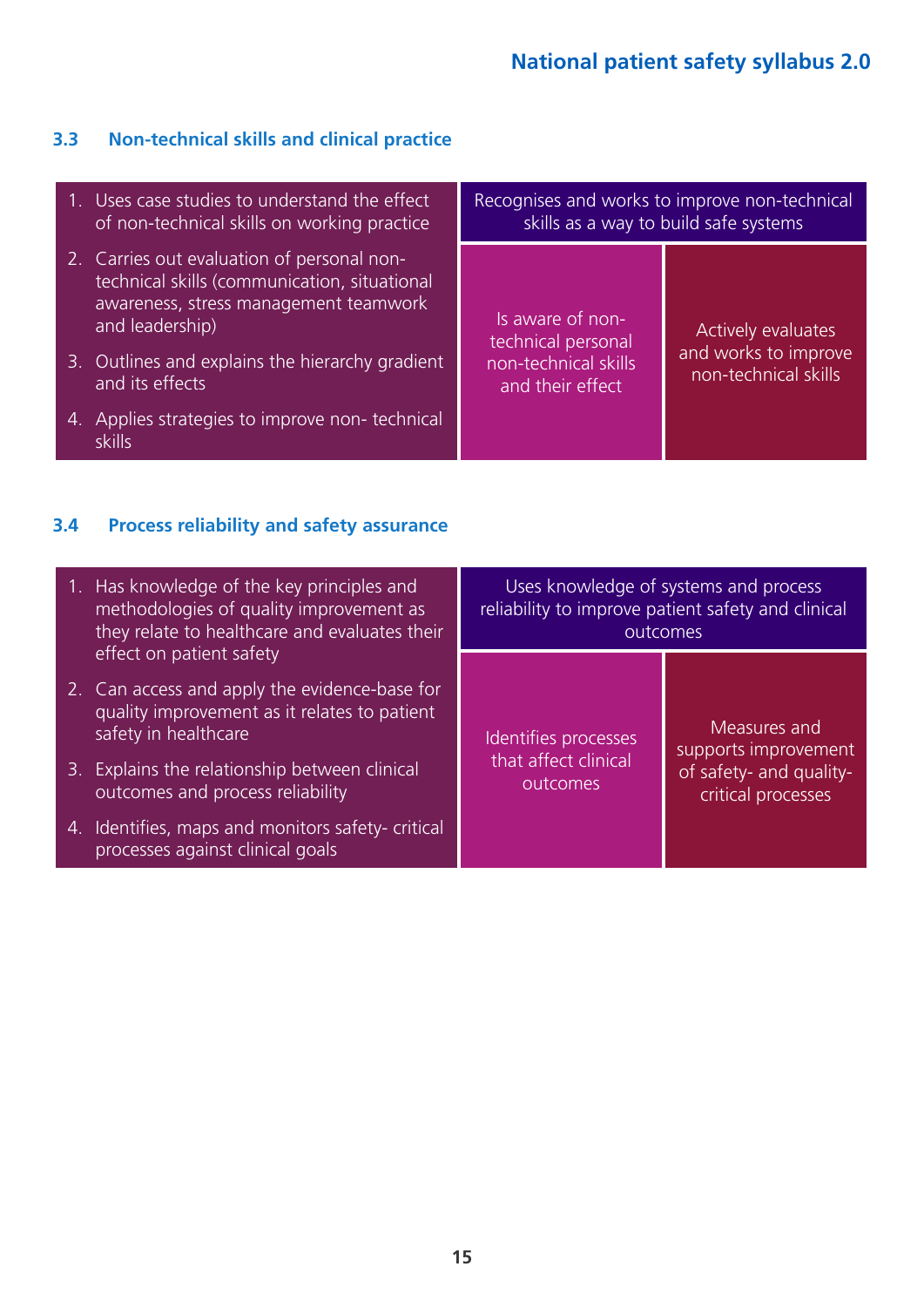### Creating safe systems

**This domain describes proactive safety techniques to prevent harm to patients, builds an understanding of the strengths and weaknesses of safety interventions and the effect of contextual factors on safety and promotes a focus on safety culture.**

Figure 5. The four key elements in Domain 4

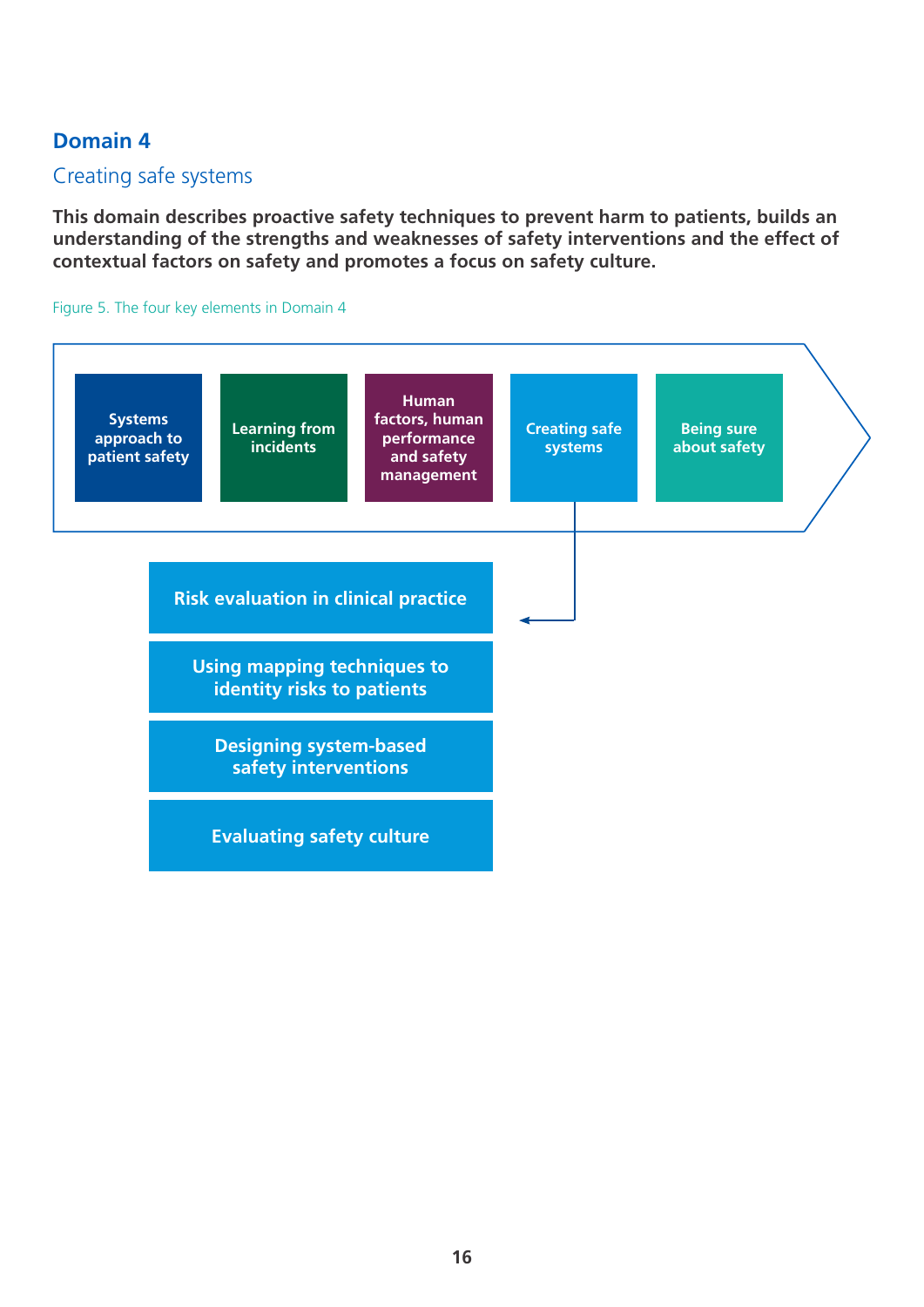|                       | Examples of generic learning<br>and development activities<br><b>Capabilities</b> |  |                 |
|-----------------------|-----------------------------------------------------------------------------------|--|-----------------|
| <b>Basic training</b> | This box describes essential learning outcomes                                    |  | Higher training |

### **4.1 Risk evaluation in clinical practice**

| 1. Adopts a consensus-based approach to<br>identifying risk, with multi-professional                                      | Uses both explicit and tacit knowledge of the<br>clinical team in identifying and evaluating risk |                                          |
|---------------------------------------------------------------------------------------------------------------------------|---------------------------------------------------------------------------------------------------|------------------------------------------|
| involvement<br>2. Has knowledge of hazards and risks and<br>uses standard methodology to assess risks<br>to patients      | Contributes to formal                                                                             |                                          |
| 3. Applies formal risk analysis using Failure<br>Mode and Effect Analysis (FMEA)                                          | risk analysis in the<br>work area                                                                 | Leads on identifying<br>risks using FMEA |
| 4. Identifies proximal and systemic causes of<br>potential failures and develops strategies to<br>address immediate risks |                                                                                                   |                                          |

# **4.2 Mapping techniques to identify risks to patients**

| 1. Understands and applies Process Mapping<br>to understand systems and to identify high-                                                        | task design to manage risk and create safety         | Develops a deep and detailed understanding of            |
|--------------------------------------------------------------------------------------------------------------------------------------------------|------------------------------------------------------|----------------------------------------------------------|
| level risks to patients<br>2. Applies Hierarchical Task Analysis (HTA) to<br>decompose safety-critical tasks and identify<br>specific task risks | Identifies areas of                                  | Designs and                                              |
| 3. Takes outputs from mapping techniques<br>to structure improvement programmes in<br>safety and quality                                         | risk through process<br>mapping and task<br>analysis | implements safe<br>systems through goal-<br>oriented HTA |
| 4. Uses Hierarchical Task Analysis as a tool to<br>design goal-oriented safe clinical systems                                                    |                                                      |                                                          |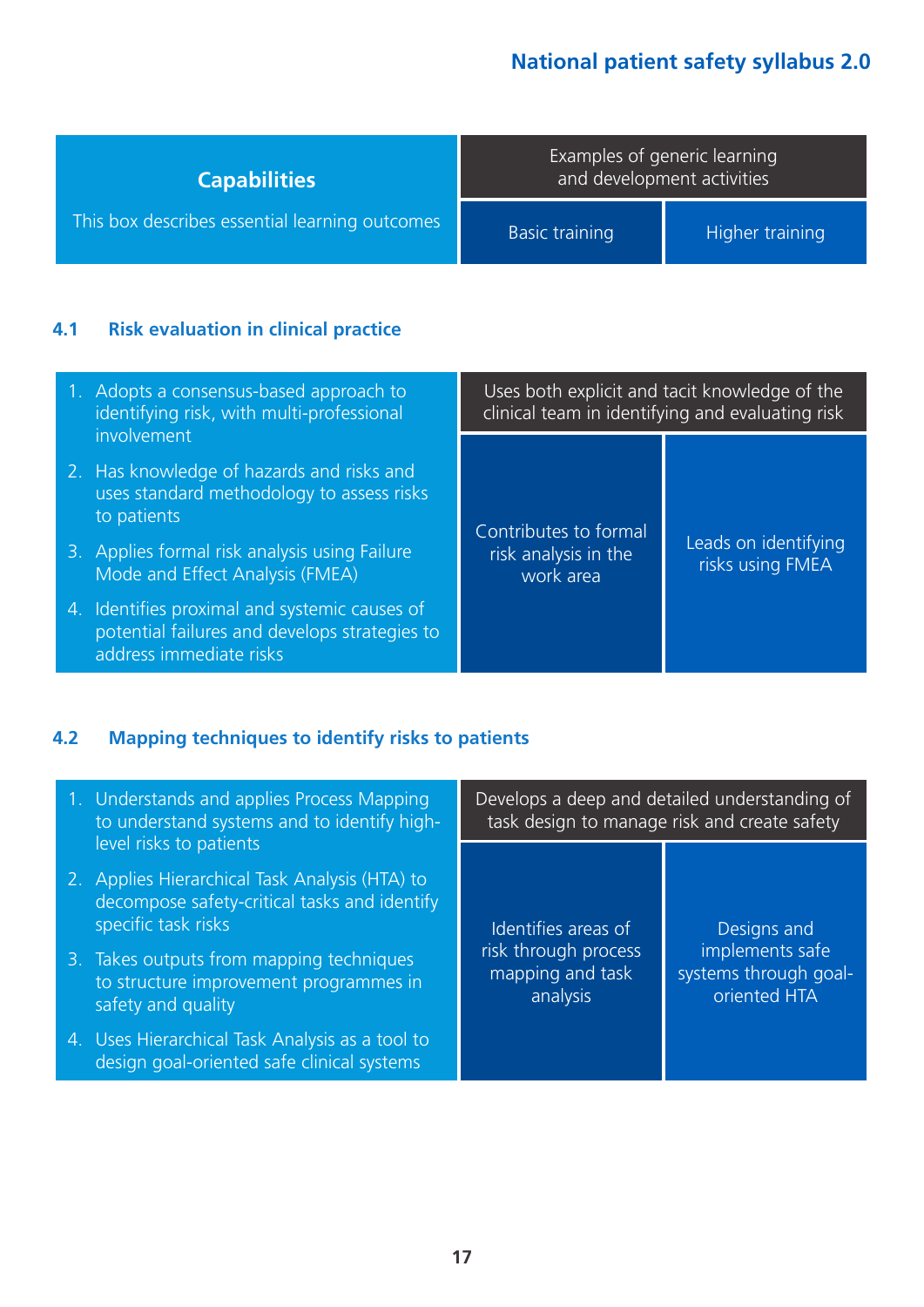# **4.3 Improving systems safety**

| 1. Leads on consensus-based evaluation of<br>why things go wrong for patients                        |                                                            | Uses systems-based approaches to create strong<br>preventative measures against patient harm |
|------------------------------------------------------------------------------------------------------|------------------------------------------------------------|----------------------------------------------------------------------------------------------|
| 2. Outlines and explains checklist design and<br>uses safety checklists appropriately                |                                                            |                                                                                              |
| 3. Outlines and explains weak and strong<br>interventions in building safety                         | Contributes to<br>consensus work in<br>risk evaluation and | Leads on developing<br>and monitoring<br>barriers to patient                                 |
| 4. Applies the Hierarchy of Control to design<br>and implement effective barriers to patient<br>harm | solution design                                            | harm                                                                                         |
| <b>Evaluating safety culture</b><br>4.4                                                              |                                                            |                                                                                              |

| 1. Explains the key dimensions of reporting<br>culture, just culture, flexible culture and<br>learning culture        | the creation of safety culture                       | Uses a professional understanding of<br>organisational culture to evaluate and support |
|-----------------------------------------------------------------------------------------------------------------------|------------------------------------------------------|----------------------------------------------------------------------------------------|
| 2. Applies a safety culture discussion<br>instrument to create dialogue about risk,<br>safety, reporting and learning | Contributes to the<br>assessment of safety           | Leads a multi-<br>professional approach                                                |
| 3. Identifies and applies formal safety culture<br>evaluation instruments                                             | culture and supports<br>openness and<br>transparency | to assessing and<br>developing safety<br>culture                                       |
| 4. Encourages and supports staff involved in<br>safety incidents                                                      |                                                      |                                                                                        |
|                                                                                                                       |                                                      |                                                                                        |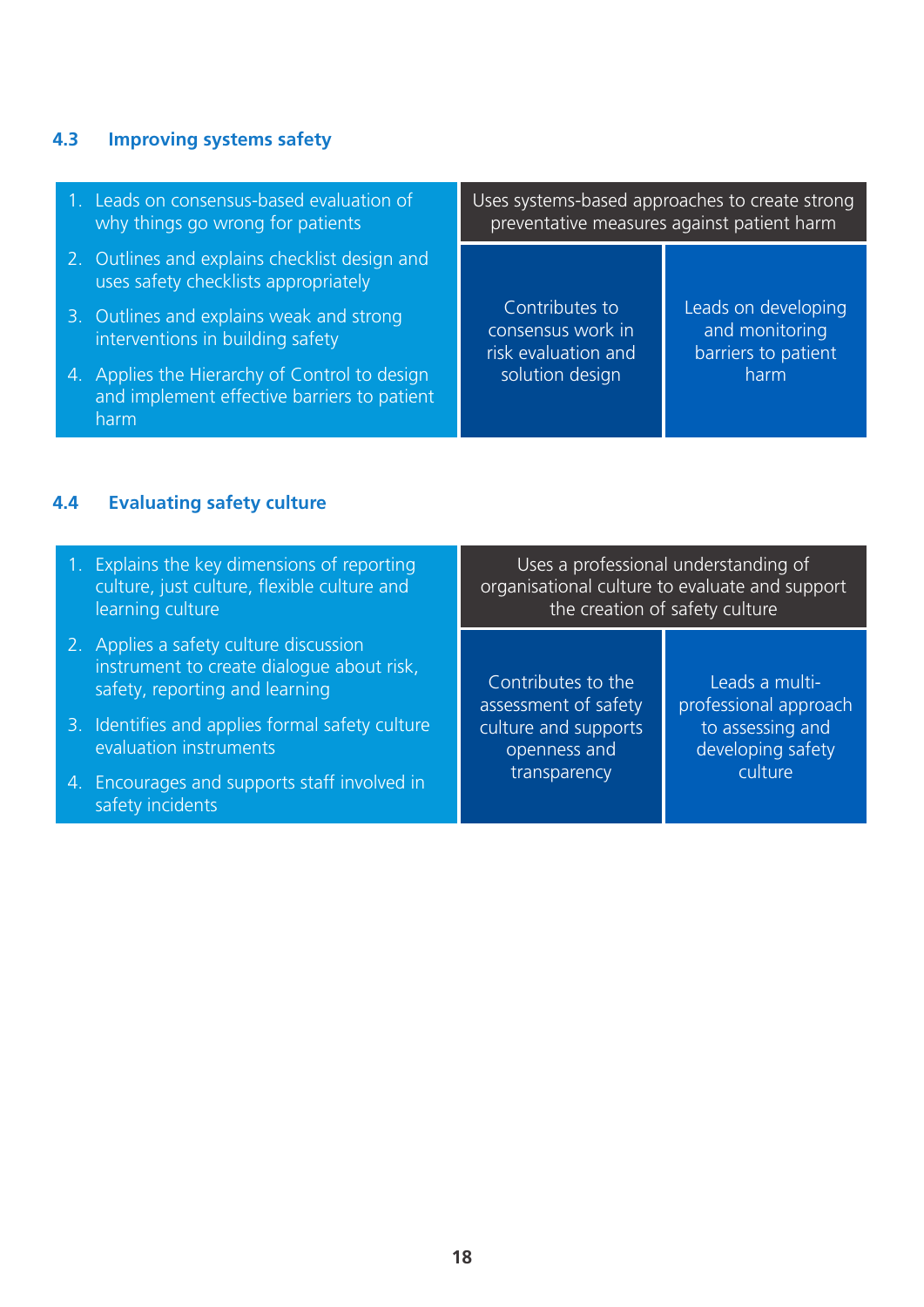#### Being sure about safety

Continues the application of proactive safety techniques to prevent harm to patients; understands the strengths and weaknesses of safety interventions and the effect of contextual factors on safety; evaluates dimensions of safety culture.

#### Figure 6. The four key elements in Domain 5

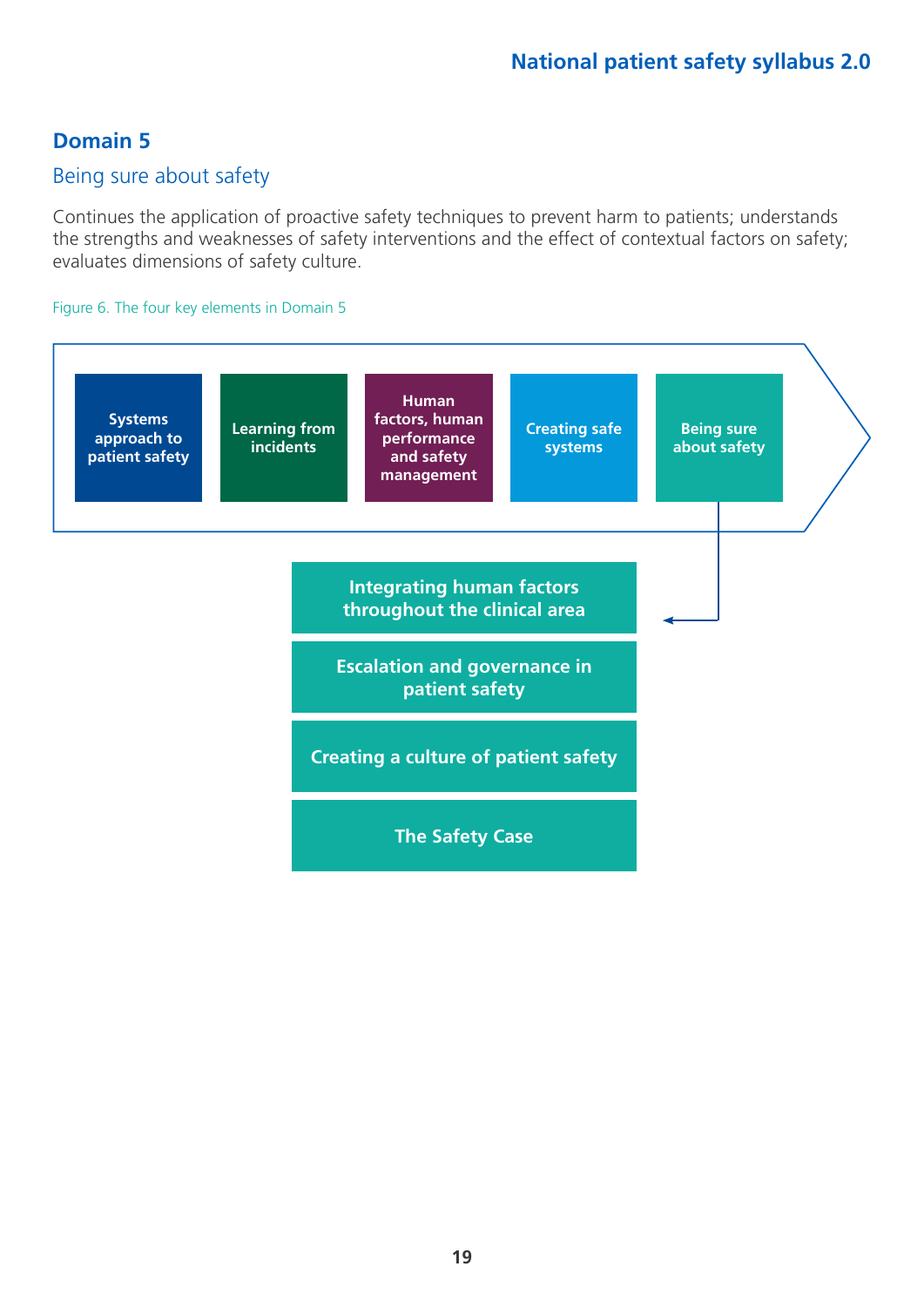| <b>Capabilities</b>                            | Examples of generic learning<br>and development activities |                 |
|------------------------------------------------|------------------------------------------------------------|-----------------|
| This box describes essential learning outcomes | <b>Basic training</b>                                      | Higher training |

i.

# **5.1 Integrating human factors**

| 1. Evaluates human factors integration<br>through regular assessment against a                                                                   | Ensures that human factors are a continuous<br>focus of attention |                                                       |
|--------------------------------------------------------------------------------------------------------------------------------------------------|-------------------------------------------------------------------|-------------------------------------------------------|
| formal system review checklist<br>2. Checks safety-critical tasks and provides<br>task support and usable, effective<br>procedures for all staff | Supports the use                                                  | Actively identifies                                   |
| 3. Identifies, supports and contributes to<br>the design and implementation of safety-<br>critical handovers and communications                  | of human factors<br>integration                                   | and develops human<br>factors approaches to<br>safety |
| 4. Applies continuous monitoring of key risks<br>and process reliabilities                                                                       |                                                                   |                                                       |

# **5.2 Risk, escalation and governance in patient safety**

| 1. Understands and uses clinical governance<br>meetings to review risks and identify<br>residual (uncontrolled) risks    | Adopts a professional response to risk<br>management |                                                     |
|--------------------------------------------------------------------------------------------------------------------------|------------------------------------------------------|-----------------------------------------------------|
| 2. Justifies and applies the risk management<br>strategies of eliminate, avoid, transfer,<br>mitigate, contain or accept | Supports the use of<br>risk management               | Monitors residual<br>risks and ensures              |
| 3. Populates the risk register with current and<br>residual risks                                                        | systems and raises<br>risks to be addressed          | appropriate escalation<br>and governance of<br>risk |
| 4. Escalates uncontrolled risks to the next level<br>of the risk hierarchy and monitors response                         |                                                      |                                                     |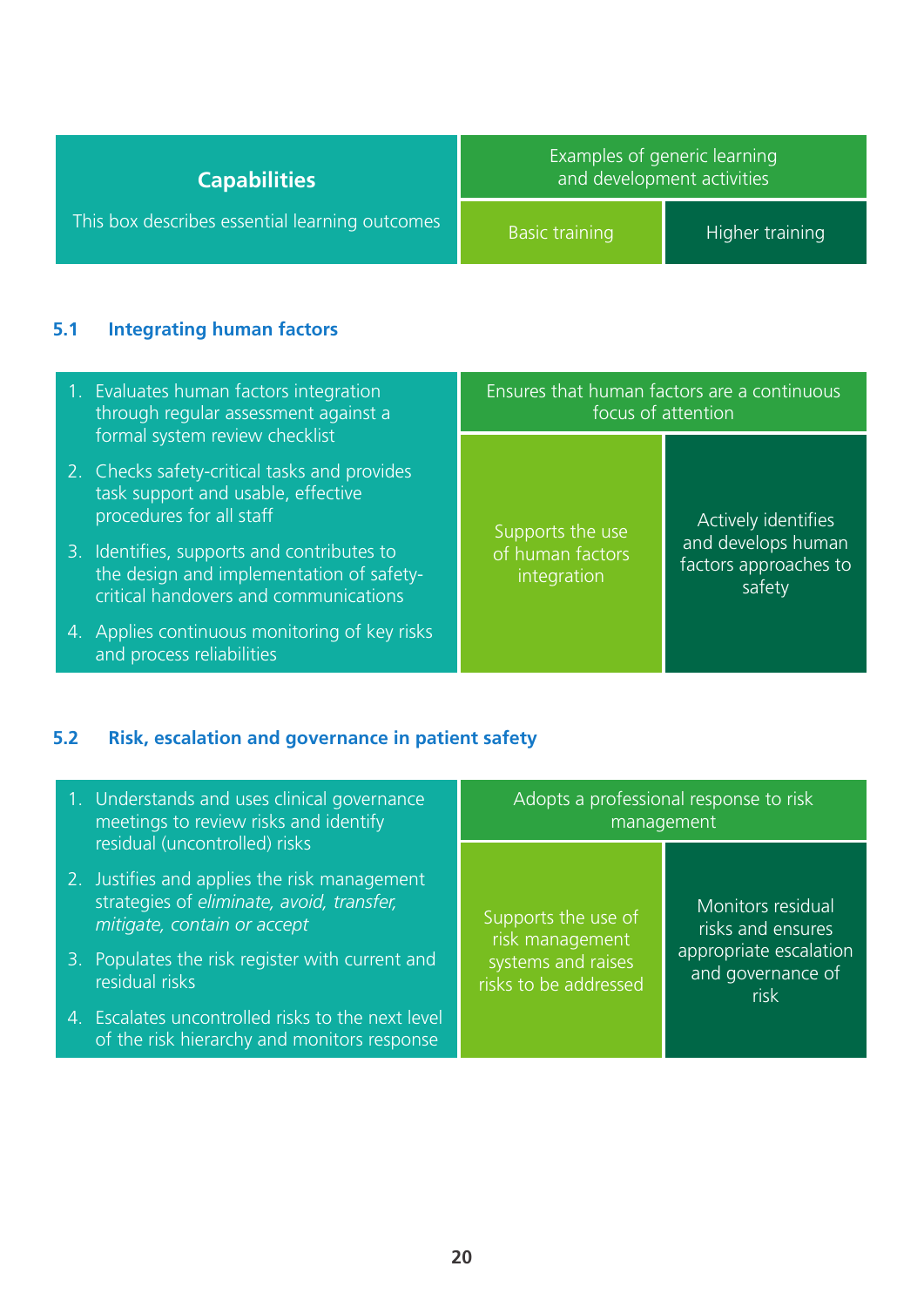# **5.3 Creating a culture of patient safety**

| 1. Fosters an open, multi-professional<br>approach to patient safety using both                                                                                                                              | Prioritises a culture of patient safety                                          |                                                            |
|--------------------------------------------------------------------------------------------------------------------------------------------------------------------------------------------------------------|----------------------------------------------------------------------------------|------------------------------------------------------------|
| reactive and proactive methods<br>2. Develops or adopts techniques such as<br>Proactive Risk Management in Healthcare<br>(PRIMO), sharing lessons learned or the use<br>of huddles as cultural interventions | Contributes to a                                                                 |                                                            |
| 3. Uses case studies from healthcare and other<br>industries to ensure a continuing focus on<br>safety management                                                                                            | safety culture through<br>the use of case<br>studies and safety<br>interventions | Takes a leadership role<br>in creating a safety<br>culture |
| 4. Promotes the principle of measuring and<br>monitoring patient safety, such as the<br>Health Foundation's Measurement and<br><b>Monitoring of Safety</b>                                                   |                                                                                  |                                                            |

# **5.4 The safety case**

| 1. Builds a safety case with defined scope,<br>an evaluation of safety level, description | Demonstrates proactive approach to patient<br>safety through a safety case |                                                            |
|-------------------------------------------------------------------------------------------|----------------------------------------------------------------------------|------------------------------------------------------------|
| of risks, risk control measures and residual<br>risks                                     |                                                                            |                                                            |
| 2. Applies the safety case as a tool to measure<br>and monitor safety                     | Is aware of and<br>supports formal safety                                  | Contributes to a<br>wide understanding                     |
| 3. Uses the safety case to address residual risks<br>through improvement activities       | management through<br>a safety case                                        | of safety by leading<br>in development of a<br>safety case |
| 4. Develops the use of safety case as a tool in<br>governance and regulatory compliance   |                                                                            |                                                            |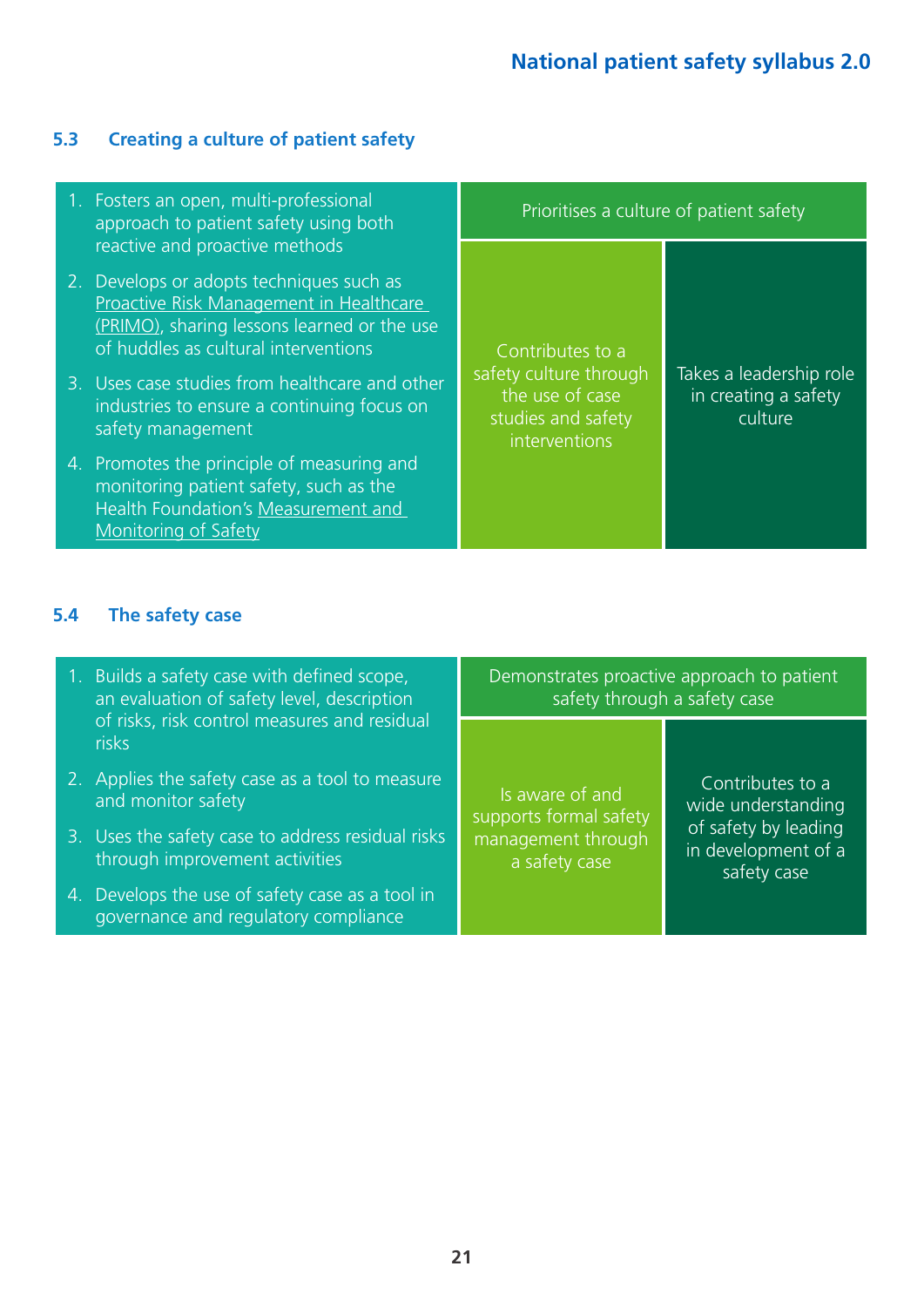# **Glossary**

| <b>Capability</b>                                             | The quality or state of being capable                                                                                                                  |
|---------------------------------------------------------------|--------------------------------------------------------------------------------------------------------------------------------------------------------|
| <b>Cognitive interviews</b>                                   | A technique intended to enhance retrieval of information by helping the<br>witness to reconstruct the original context of the incident or near-miss    |
| <b>Curriculum (see also</b><br>syllabus)                      | A detailed description of the content and delivery accompanied by a<br>planned sequence of training                                                    |
| <b>CIEHF</b>                                                  | Chartered Institute of Ergonomics and Human Factors                                                                                                    |
| <b>Error modes</b>                                            | Taxonomy of human error or human performance variability                                                                                               |
| <b>Failure Modes and</b><br><b>Effects Analysis</b><br>(FMEA) | The process of reviewing systems and sub-systems to identify potential<br>failure modes in a system, their relative risks and their causes and effects |
| <b>Flexible culture</b>                                       | A culture which respects the skills and abilities of 'front line' staff and<br>which allows control to pass to task experts                            |
| <b>Harm</b>                                                   | Physical or psychological damage or injury, or damage to the culture of an<br>organisation                                                             |
| <b>Hazard</b>                                                 | A source of danger or harm, which gives rise to risk                                                                                                   |
| <b>Hierarchy gradient</b>                                     | Perceived difference in authority between junior and senior staff; often<br>responsible for lack of communication in safety                            |
| <b>Hierarchy of control</b>                                   | A methodology structured to select the most effective control measures to<br>eliminate or reduce the risk of hazards                                   |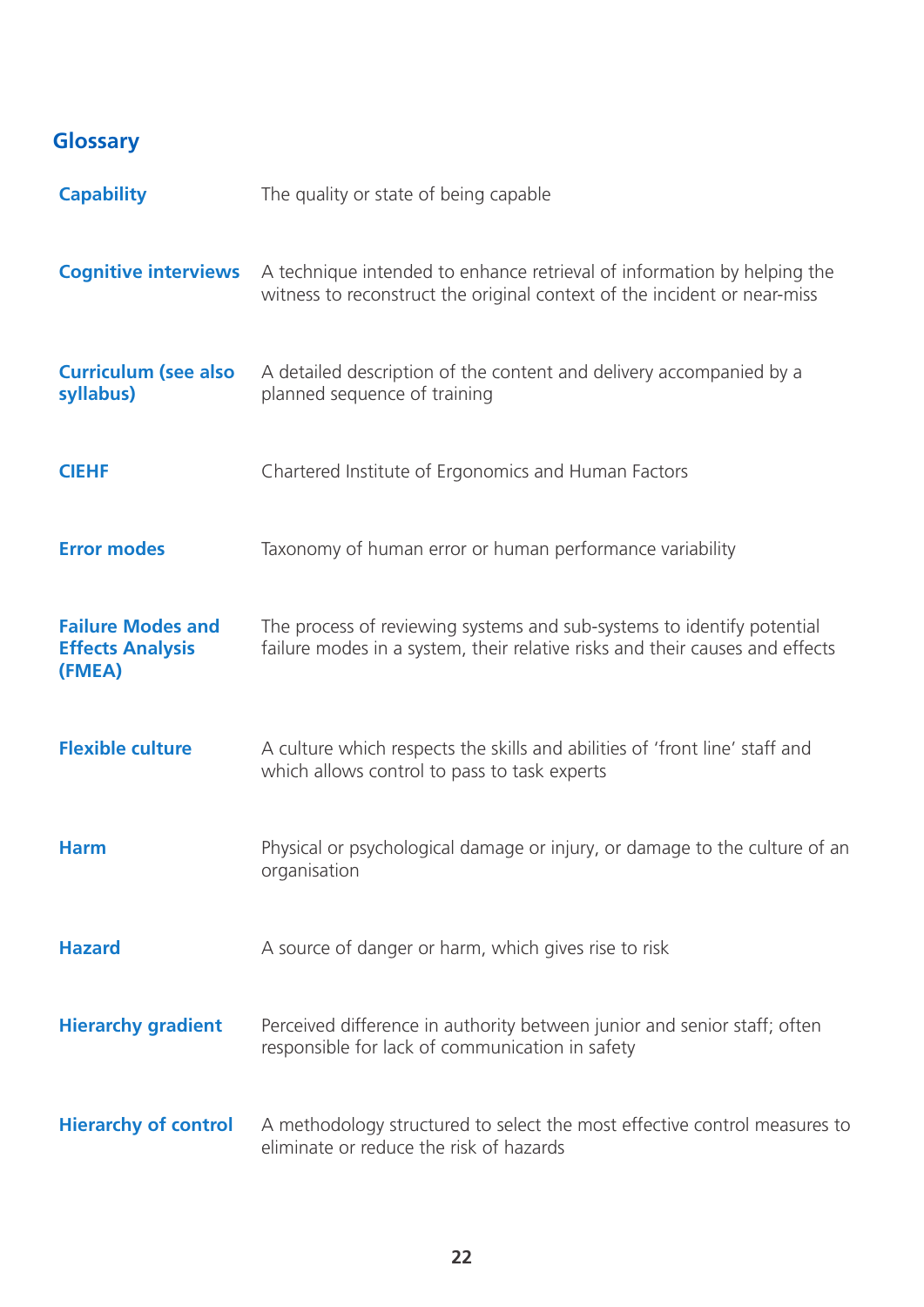| <b>Hierarchical Task</b><br><b>Analysis (HTA)</b>                | A detailed examination of the tasks users must do to achieve particular<br>aims, breaking down large tasks into sub-tasks by analysing task goals                                                                                                                                                                                     |
|------------------------------------------------------------------|---------------------------------------------------------------------------------------------------------------------------------------------------------------------------------------------------------------------------------------------------------------------------------------------------------------------------------------|
| <b>Human error</b>                                               | A label used (often in hindsight) to characterise an action or omission that<br>leads to an unintended increased risk of harm                                                                                                                                                                                                         |
| <b>Human factors/</b><br>ergonomics                              | The scientific discipline concerned with the understanding of interactions<br>among humans and other elements of a system, and the profession<br>that applies theory, principles, data, and methods to design in order to<br>optimize human well-being and overall system performance (International<br>Ergonomics Association, 2000) |
| <b>Human factors:</b><br>person-based / non-<br>technical skills | Non-technical skills (NTS): The cognitive and social skills that complement<br>workers' technical skills<br>(Flin et al., 2003, cited in Flin, O'Connor and Crichton, 2008 <sup>1</sup> )                                                                                                                                             |
| <b>Just culture</b>                                              | A concept in systems thinking which emphasises that safety incidents are<br>the consequence of working systems, rather person or persons directly<br>involved                                                                                                                                                                         |
| <b>A Just Culture Guide</b>                                      | Developed from James Reason's "Incident Decision Tree" to help distinguish<br>individual actions and conditions from systems factors                                                                                                                                                                                                  |
| <b>Learning culture</b>                                          | A culture with the capability to draw the appropriate conclusions from<br>safety events and information and the will to change                                                                                                                                                                                                        |
| <b>Manchester Patient</b><br><b>Safety Framework</b>             | A framework developed to understand patient safety in several key<br>dimensions, used as an assessment and discussion tool                                                                                                                                                                                                            |
| <b>Near-miss</b>                                                 | Unsafe acts or events that could have harmful outcomes in other<br>circumstances; learning opportunity for the organisation                                                                                                                                                                                                           |

1. Flin, R., O'Connor, P., Crichton, M. (2008). Safety at the sharp end. Farnham: Ashgate.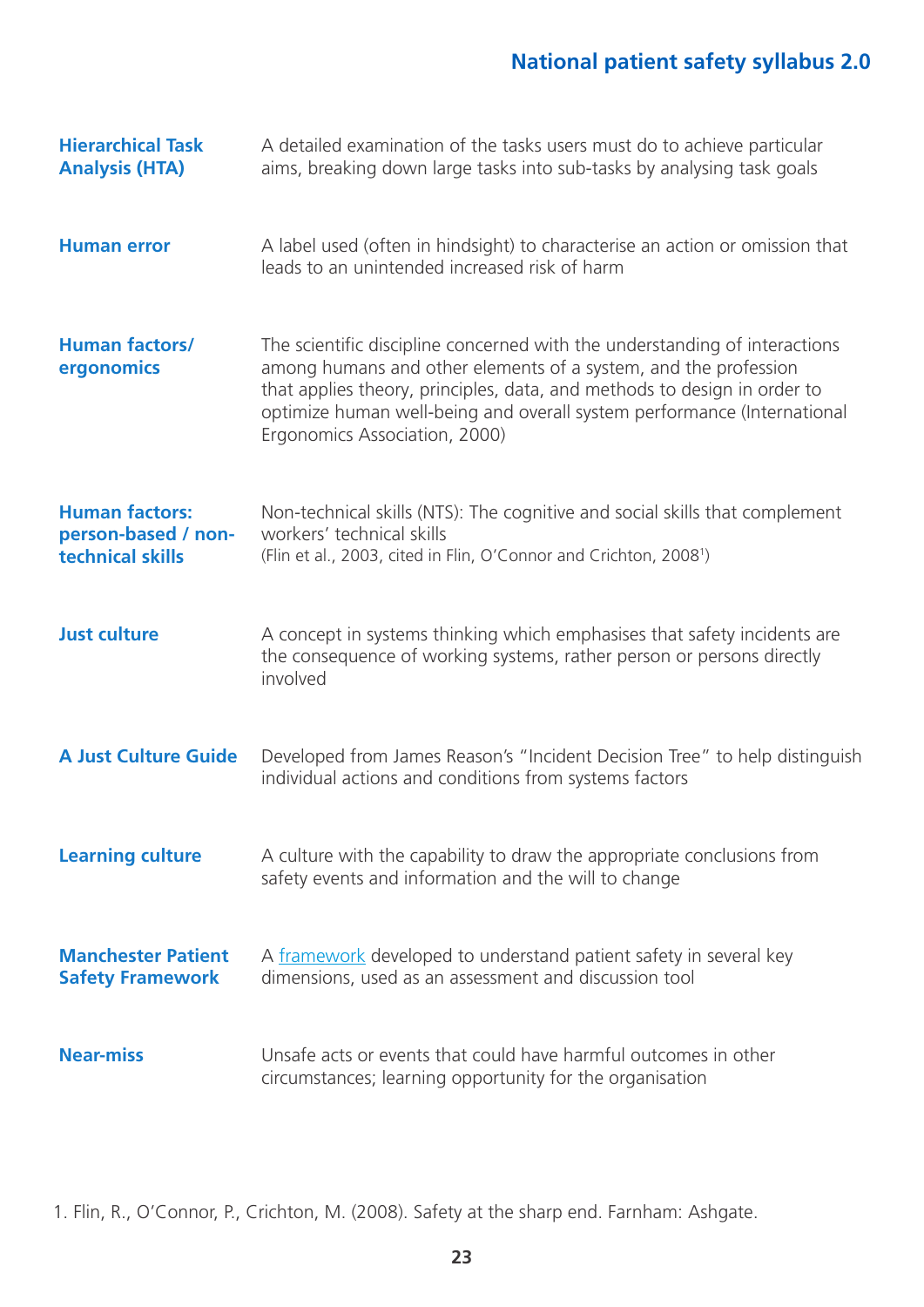| <b>Non-technical skills</b>                                                | See Human factors                                                                                                                                                                                                                                                                                                                                           |
|----------------------------------------------------------------------------|-------------------------------------------------------------------------------------------------------------------------------------------------------------------------------------------------------------------------------------------------------------------------------------------------------------------------------------------------------------|
| <b>Organisational</b><br>culture                                           | The assumptions, values and artefacts that contribute to the unique social<br>and psychological environment of an organisation                                                                                                                                                                                                                              |
| <b>Performance-</b><br>influencing factors                                 | Factors that combine with human psychology to affect human<br>performance, variability and error. In general, these include personal<br>factors, environmental factors, equipment and procedural factors                                                                                                                                                    |
| <b>Proactive Risk</b><br><b>Monitoring in</b><br><b>Healthcare (PRIMO)</b> | A tool for risk management that aimed to complement existing methods by<br>plugging the gaps in risk management strategies and procedures                                                                                                                                                                                                                   |
| <b>Process mapping</b>                                                     | The creation of an accurate visual representation of a system, showing<br>work-flow and agency                                                                                                                                                                                                                                                              |
| <b>Process reliability</b>                                                 | The reliability of the processes (usually sub-systems) that are required to<br>assure stated health outcomes. For example, the frequency of unaddressed<br>patient deterioration is affected by the reliability of processes (sub-<br>systems) including physical observations, early warning score recording and<br>interpretation escalation and response |
| $\left($ QI $\right)$                                                      | <b>Quality improvement</b> A systematic, formal approach to the analysis of work systems inorder to<br>improve performance                                                                                                                                                                                                                                  |
| <b>Reporting culture</b>                                                   | An organisational climate in which people are prepared to report their<br>errors or near-misses                                                                                                                                                                                                                                                             |
| <b>Residual risk</b>                                                       | A known risk in a system for which incomplete or absent risk control<br>measures are recorded                                                                                                                                                                                                                                                               |
| <b>Risk</b>                                                                | The potential for harm as a consequence of a hazard, usually derived as a<br>product of probability and level of harm                                                                                                                                                                                                                                       |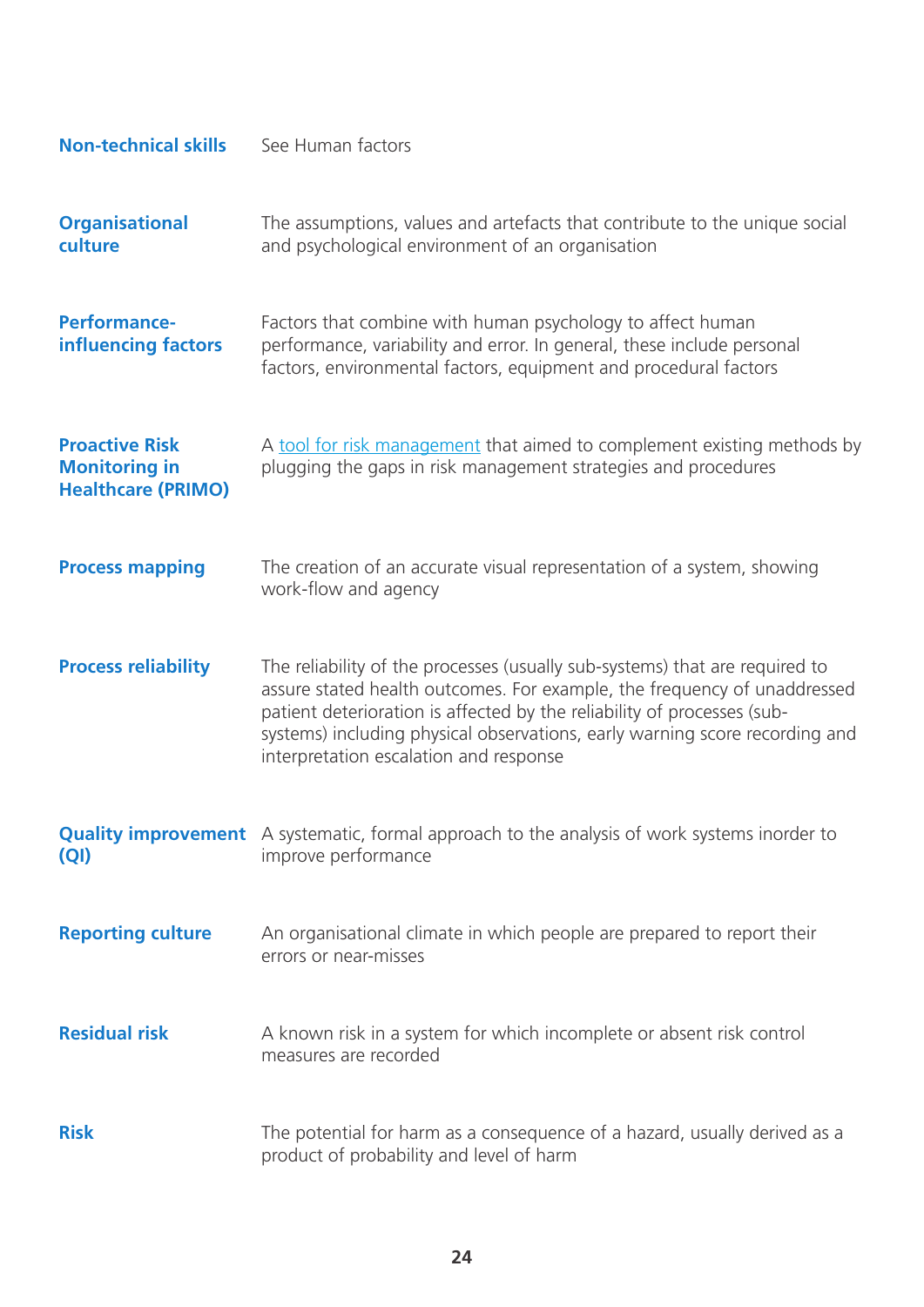| <b>Root cause analysis</b><br>(RCA)      | A process used to identify the primary sources of a near-miss or patient<br>safety incident                                                                                         |
|------------------------------------------|-------------------------------------------------------------------------------------------------------------------------------------------------------------------------------------|
| <b>Safety Case</b>                       | A structured argument, supported by evidence, intended to justify that a<br>system is acceptably safe for a specific application, or to specify a level of<br>safety                |
| <b>Safety culture</b>                    | A set of beliefs, perceptions and values that employees possess with regard to risk<br>and safety                                                                                   |
| <b>Situational</b><br>awareness          | The perception of environmental elements and events, the comprehension<br>of their meaning, and the projection of their future status. Or, 'knowing<br>what is going on around you' |
| <b>Syllabus (see also</b><br>curriculum) | A high-level specification of a course of study                                                                                                                                     |
| <b>Systems approach</b>                  | Recognition that the performance of an enterprise depends on a dynamic<br>and inter-related set of parts; the focus on systems as a route to safety and<br>productivity             |
| <b>Systems expertise</b>                 | An understanding and application of systems thinking when applied to<br>improvement in an organisation                                                                              |
| <b>Task analysis</b>                     | Analysis of how a task is accomplished, including any sub-tasks,<br>preconditions and the range of factors affecting each step or element in<br>the system                          |
| <b>Task support</b>                      | Provision of systematic help for the user in carrying out tasks, often taking<br>the form of visual guides, flowcharts etc                                                          |